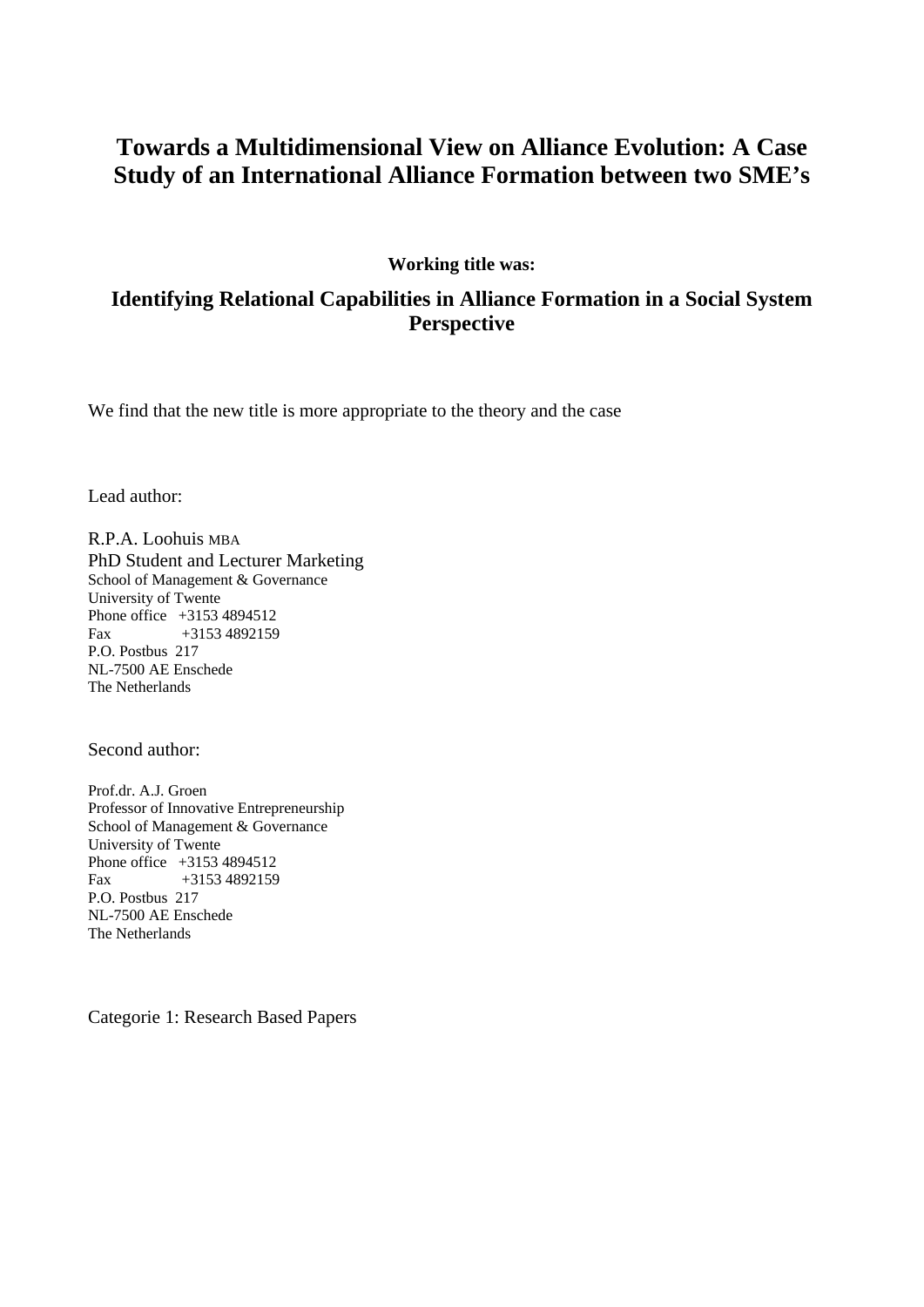# **Towards a Multidimensional View on Alliance Evolution: A Case Study of an International Alliance Formation between two SMEs**

Raymond P.A. Loohuis

Aard J. Groen

School of Management and Governance (NIKOS), University of Twente, Enschede, the Netherlands

#### **Abstract**

Nowadays, strategic alliances are the most popular and widely accepted type of inter-organizational arrangement. Unfortunately, many alliances fail for a variety of reasons. A frequently mentioned reason is the inability of organizations to integrate the resources necessary to establish an efficient and effective governance structure. In this article, we explain through which dimensions an alliance evolution can be assessed and propose that, during each stage of alliance evolution, firms should consider how their strategic, economic, cultural, and social dimensions influence alliance performance. We applied this multidimensional approach in a case study of a strategic alliance between firms based in the USA and in the Netherlands, and demonstrate how the different processes that support these dimensions affect the effectiveness of alliances and consequently the prospect of a positive outcome in terms of equity and efficiency.

## **Introduction**

Despite the rapid proliferation of strategic alliances, many alliances still fail (Bleeke and Ernst 1991; Gulati et al. 2008; Harrigan 1988; Park and Ungson 2001). The causes of alliance failure are rather diverse. Two of the reasons identified are a lack of adaptable inter-organizational exchange processes (Zajac and Olsen 1993) and a lack of organizational fit in terms of compatible cultures, decision-making processes, and systems (Kale et al. 2000). Some argue that firms that benefit from building alliance capabilities do so by structuring alliance experience and thus realizing greater success with alliances (Kale et al. 2001; Schilke 2007). Acquiring such capabilities requires a firm to have the ability to solve problems within inter-organizational relationships, such as alliances, that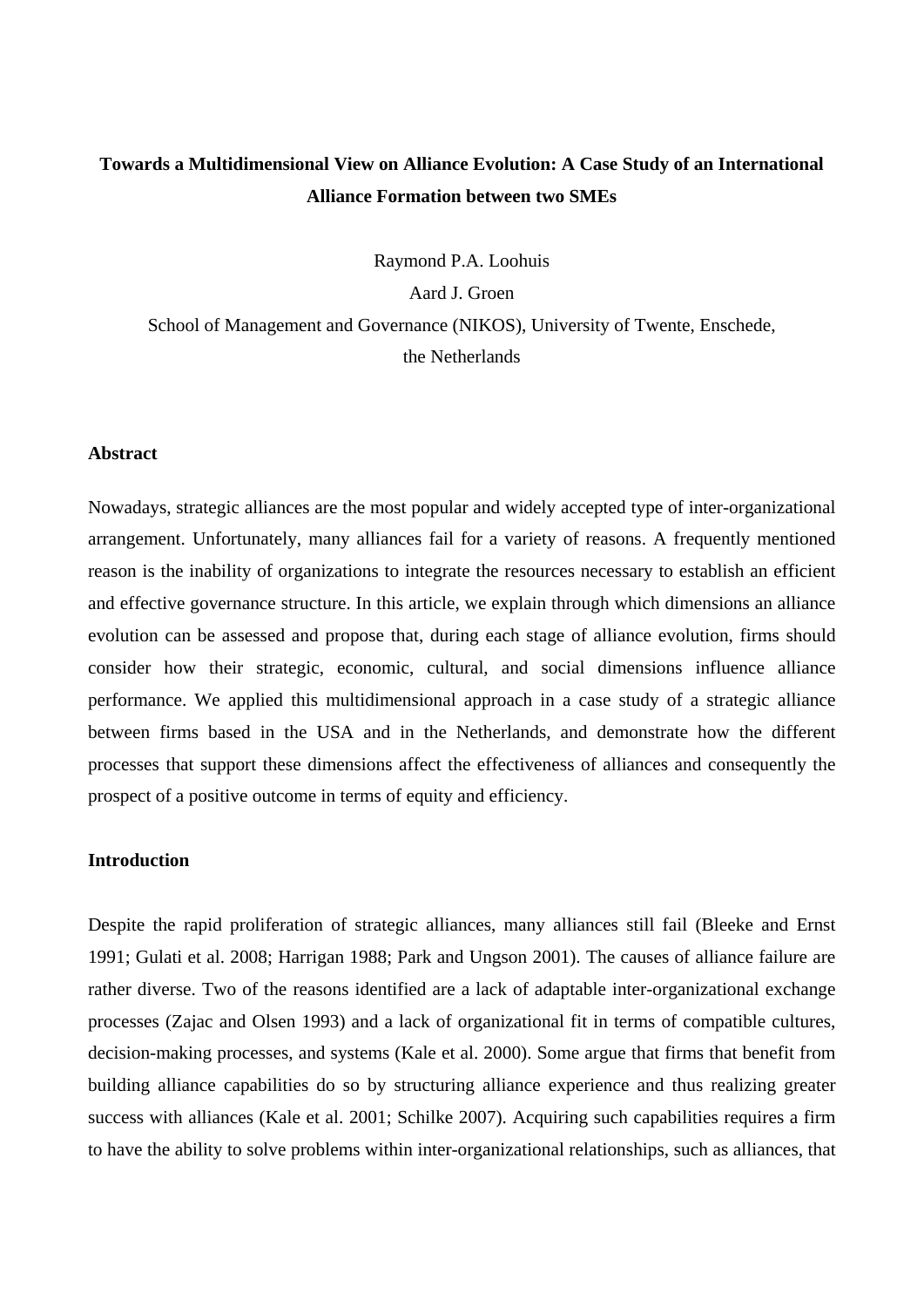facilitate such capabilities (McEvily and Marcus 2005). Institutionalizing such capabilities within the basic routines of an organization (Nelson and Winter 2002) requires dynamic capabilities guided by the well-known learning mechanisms of an organization (Eisenhardt and Martin 2000; Teece et al. 1997). Some see alliance routines as relational capabilities (Dyer and Singh 1998; Gulati 2007; Kale et al. 2001) that encompass the implementation of knowledge sharing routines, investment mechanisms, effective integration and exchange of resources, and making the changes necessary to the partnership as it evolves. Others argue that alliances face difficulties in doing this because they are inferior to organizations in the sense that they lack so-called "higher-order organizing principles" which normally reside within organizational routines (Grant and Baden-Fuller 2004). Some alliance typologies may require less relational capabilities than others. Some alliances are explorative in nature (with a desire to discover new opportunities), and others can be characterized as exploitative, that is involving firms who jointly maximize complementary assets (Koza and Lewin 1999). Another, more exemplifying, distinction within alliance typology is based on a classification of reciprocal, sequential, and pooled interdependent alliances (Gulati and Singh 1998). We argue that reciprocal interdependent alliances require additional coordination efforts by both partners because they have to integrate and adjust resources for the purpose of the alliance while also maintaining existing non-alliance activities. The literature suggests that successful alliances adapt along defined dimensions in an interactive sequence of cycles in which they learn, re-evaluate, and readjust their expectations (Arino and de la Torre 1998; Doz 1996; Ring and Van de Ven 1994). They learn through formal and informal processes while assessing expectations in terms of efficiency and equity (Ring and Van de Ven 1994). The term efficiency as applied to a partnership emerged from transaction cost theory and indicates the least costly governance structure for undertaking a transaction. Equity derives from social exchange theory and refers to fair dealing but explicitly does not mean that "equivalence in the quid pro quo is not necessary" (Ring and Van de Ven 1994).(Doz 1996) was also concerned about how the cooperation process within an alliance evolves and how adaptive and inertial forces influence the outcome of the alliance. Within the same context, (Arino and de la Torre 1998) concluded that relationship quality can be considered as a mediating variable that influences the positiveness of an alliance outcome. While adaptability and relationship quality may function as a precondition and as an outcome for successful alliances, they do not specifically address the processes necessary to support the development of conditions that lead to positive equity and efficiency outcomes in an alliance. We believe that firms should be assessed on the premise that they take part in a socially embedded structure of interconnected firms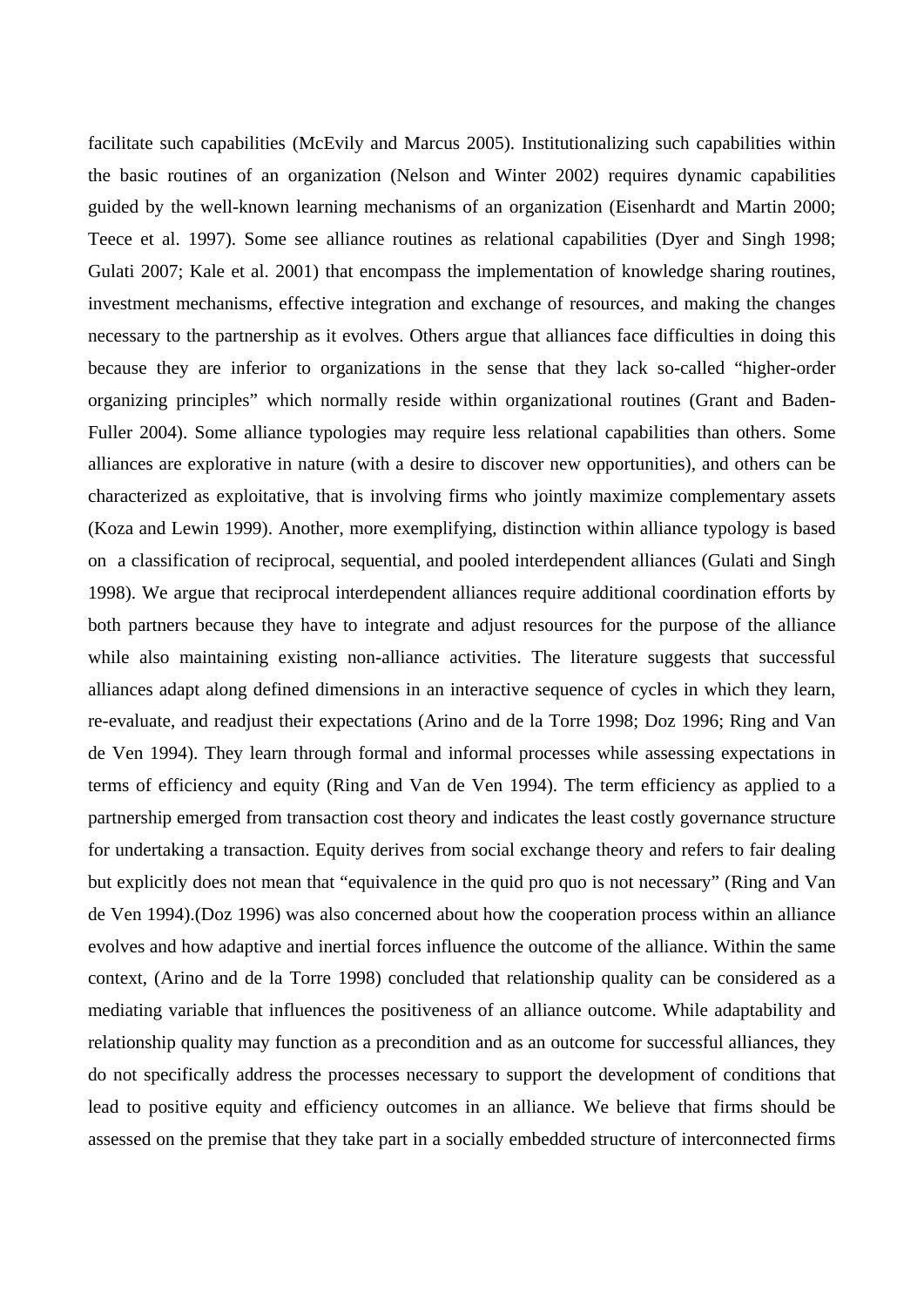(Dyer and Singh 1998; Gulati 1998; Gulati 1999). The social structure of embedded firms, that surrounds a firm or an alliance, determines the options available to the alliance. By assessing such options, firms should avoid slipping into a "dyadic atomization during alliance formation, which is a type of reductionism in which an analyzed pair of firms is abstracted out of their embedded context" (Anderson et al. 1994).

We contribute to the field of alliance assessment in an evolutionary perspective by proposing a four-dimensional approach that sheds light on the social, strategic, economic, and economic perspectives of alliance formation and evolution. We applied this approach in a participatory case study within an alliance formation linking a US-based firm and a Netherlands-based firm in a strategic alliance in the commercial aviation industry in September 2006. This research enabled us to uncover serious managerial implications that required alliance management attention. These findings and implications are discussed further in this article. We start by introducing our framework, followed by an explorative refinement of our theory and the processes that support these four dimensions.

#### **A multidimensional approach to alliance evolution**

The inspiration for our approach comes from Talcott Parsons' (1964) system theory. The four dimensions of our framework emerge from Parsons' AGIL scheme that contains four functions of a social system: the adaptive function, goal attainment, integration, and pattern maintenance. These functions are embedded in the following phrase that defines a social system:

*"…a social system consists in a plurality of individual actors interacting with each other in a situation which has at least a physical or environmental aspect, actors who are motivated in terms of a tendency to the "optimization of gratification" and who's relation to their situations, including each other, is defined and mediated in terms of culturally structured and shared symbols"* 

Each of these mechanisms produces its own type of processes and, within these processes, its own type of capital. Each process requires specific intervention methods that, ideally, lead to an increase in social, strategic, cultural, strategic and economic capital (Groen 2005). All four mechanisms work concurrently and influence the outcomes of a social system in a structured, though not deterministic, way. The basic hypothesis of this social system theory is that only when all four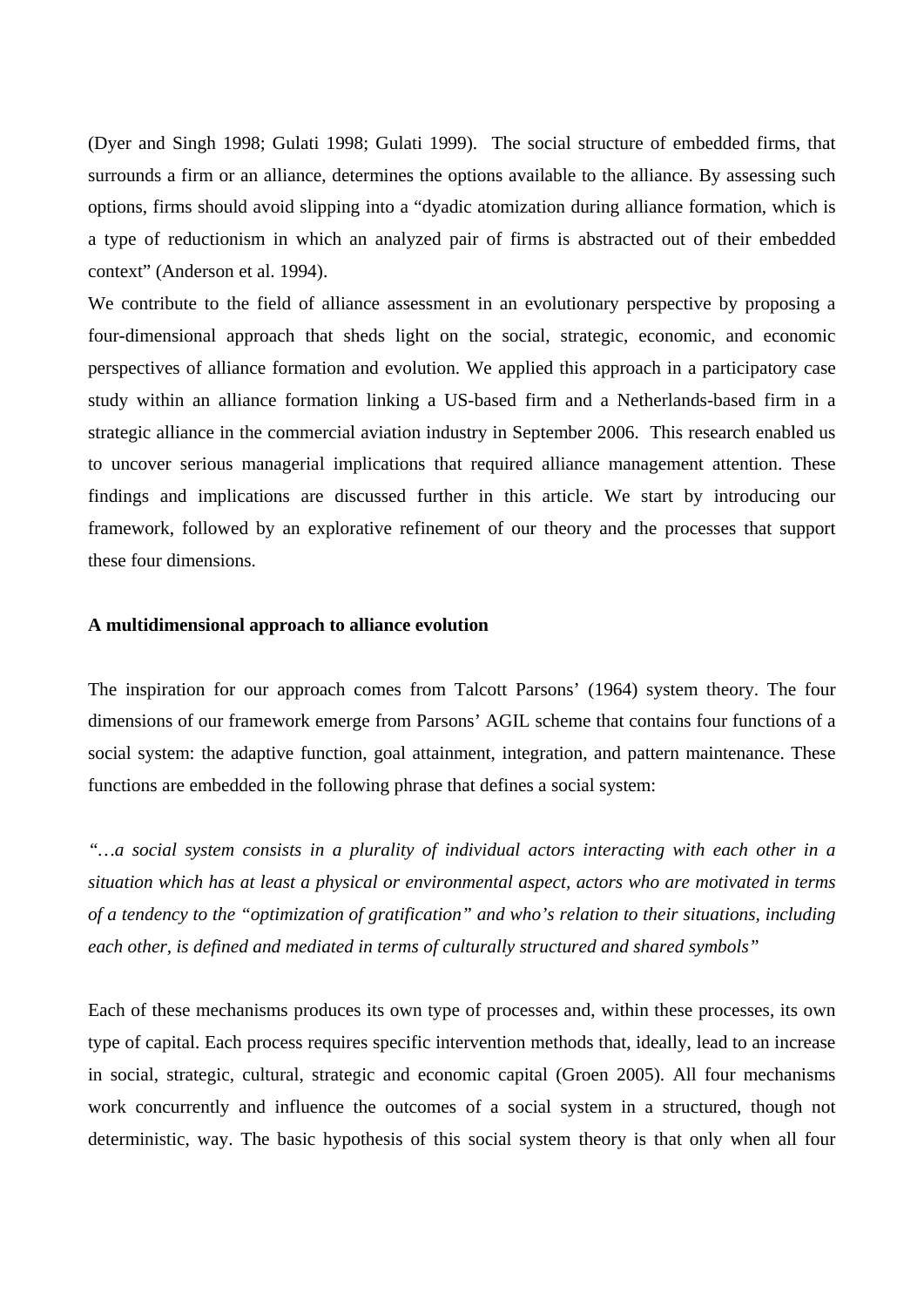mechanisms are developed sufficiently, can a social system (e.g. a firm, dyad, industry) sustain and thrive in the environment of the firm (Groen et al. 2002).

The table below represents the four dimensions, and their resources and outcomes, as derived from the AGIL scheme.

| <b>Dimension</b> | <b>Relates to AGIL</b><br>scheme                 | Capital           | <b>Resources</b>                                                                | <b>Possible</b><br>interventions                                                                               |
|------------------|--------------------------------------------------|-------------------|---------------------------------------------------------------------------------|----------------------------------------------------------------------------------------------------------------|
| Social           | Interaction/pattern<br>process                   | Social capital    | Contact (multiplex, filling)<br>structural holes, cohesive,<br>centrality       | Relation<br>management, using<br>brokers.                                                                      |
| Strategic        | Strategic goals as goal<br>attainment            | Strategic capital | Power, authority, influence,<br>strategic intent                                | Using power,<br>redefining strategy                                                                            |
| Cultural         | Institutions and<br>pattern maintenance          | Cultural capital  | Values, organization,<br>knowledge, skills,<br>experience, technology,<br>trust | Training&<br>Education,<br>teambuilding,<br>knowledge sharing,<br>organizational<br>systems, new<br>technology |
| Economic         | Economic<br>optimization as<br>adaptive function | Economic capital  | Money                                                                           | Using financial<br>incentives, lower<br>interests rates, cost<br>cutting, lean<br>manufacturing                |

Table 1 Four dimensions and related capitals and resources (derived from Groen 2005)

Below we abstract each dimension and explain how they can apply in a situation of a strategic alliance.

The social dimension functions as the integration mechanism through which alliance members mediate and integrate resources that reside within the firms. (Brush et al. 2001) describe the role of social capital in identifying, attracting, and combining various resources, and in the transformation of personal resources into organizational resources. The social dimension has two components: a relational component and a structural component (Gulati 1995). The relational component includes the set of direct relationships that surrounds a firm. Some are strong, such as strategic supplier and customer relationships, whilst others are more on a transaction level. Strong relationships are "the heart of a company's survival and of its growth and development but also restrict the ability of a firm to change" (Hakansson and Ford 2002). The structural component concerns the overall network configuration of direct and indirect ties. This configuration determines the way information flows through the network, where some may be better placed than others in accessing information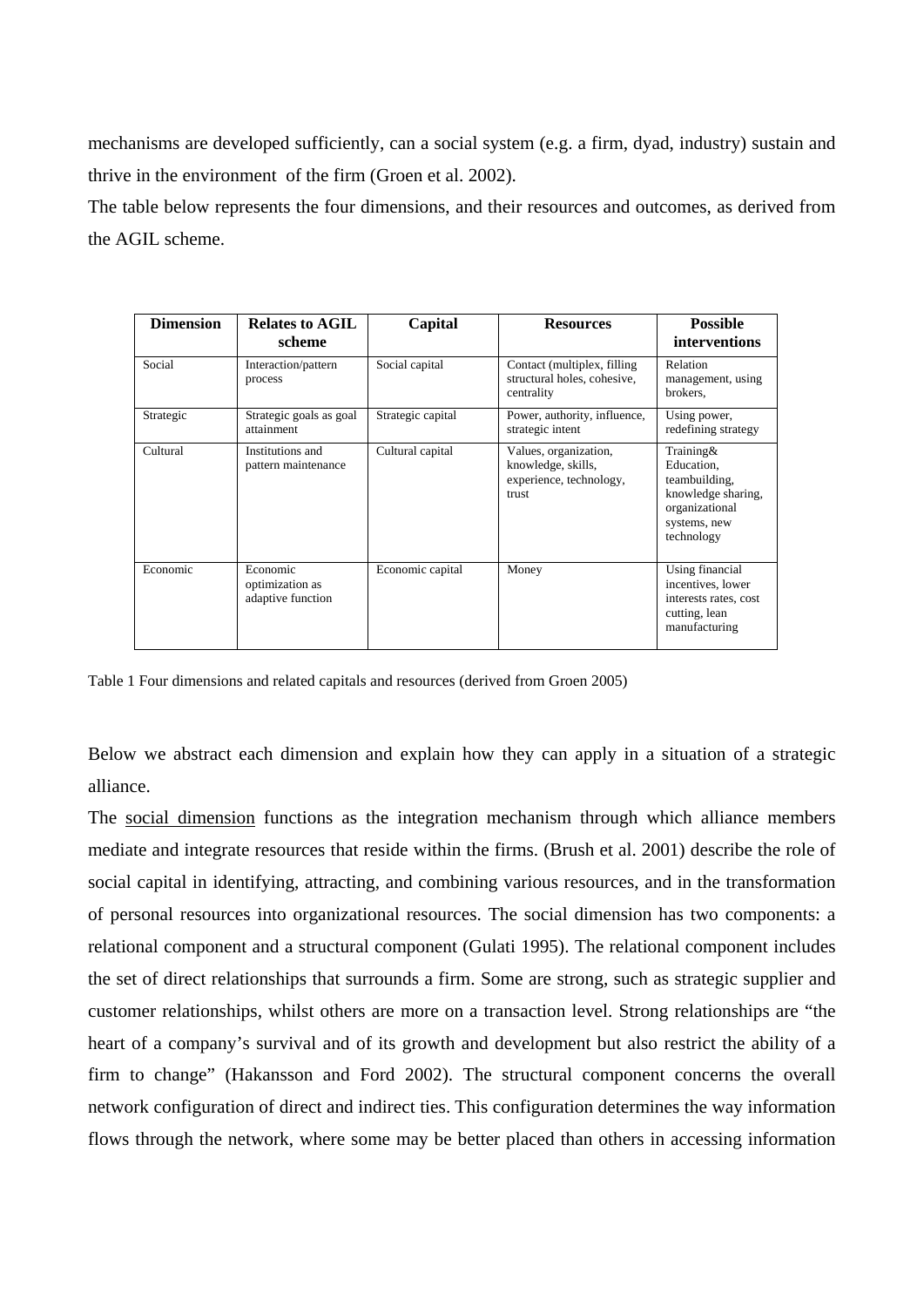(Burt 1992). A well-positioned actor may benefit more than other, poorly positioned, actors from unique information about, for instance, potential alliance partners.

The strategic dimension is related to the power, control, and influence a company has in a network. (Hakansson and Ford 2002) argue that "a network is both a way to influence and to be influenced". (Gulati 1995) argues that external opportunities and the interest in entering alliances are determined by a firm's strategic intent, and the social network structure is a context for actions. An alliance alters the social structure, and leads to different opportunities for the alliance and for others in the network. Status and reputation also matter and form an indicator within the strategic dimension. (Podolny 1993) argues that status matters, and that possession of status leads to a number of benefits such as higher prices and lower transaction costs. The relative status of actors in a network is not fixed. For instance, the innovator role of lower status actors can be a powerful instrument to challenge the status order in a network. We note that alliances can be important sources of new technologies and innovations and, in so doing, they can increase their status in the wider network. The parent firms may also benefit from the improved status of the alliance by increasing their attractiveness to others. (Gulati 2007) argues that, especially in uncertain environments, partners can be evaluated primarily from such status indicators. We argue that a sufficiently developed strategic dimension increases the likelihood that alliances will achieve their goals by using status, power, authority, and influence.

The cultural dimension entails the ability to adapt to changing patterns in the environment that affects the firm and the alliance. The resources that support the cultural dimension are knowledge, experience, technology, skills, organization, and an understanding of the values that are commonly shared amongst actors in the environment. Alliances are challenged by the fact that they are difficult to manage (Park and Ungson 2001) and are challenged by the absence of the higher-order organizing principles that are necessary to integrate resources such as knowledge (Grant and Baden-Fuller 2004). (Eisenhardt and Martin 2000; Teece et al. 1997) consider the ability to acquire and implement alliance activities as a dynamic capability, a source of competitive advantage (Kale et al. 2001). This includes the ability to (i) integrate alliance activities with non-alliance organizational routines, (ii) to establish an effective governance structure, and (iii) to adapt to new circumstances as the alliance evolves (Doz 1996) Such abilities are related to the theory of dynamic capabilities. The degree to which effective alliance formation can be established, and environmental changes can be countered, by the alliance partners is determined by the extent to which resources within the cultural dimension are appropriately aligned with the purpose of the alliance. We note that, for this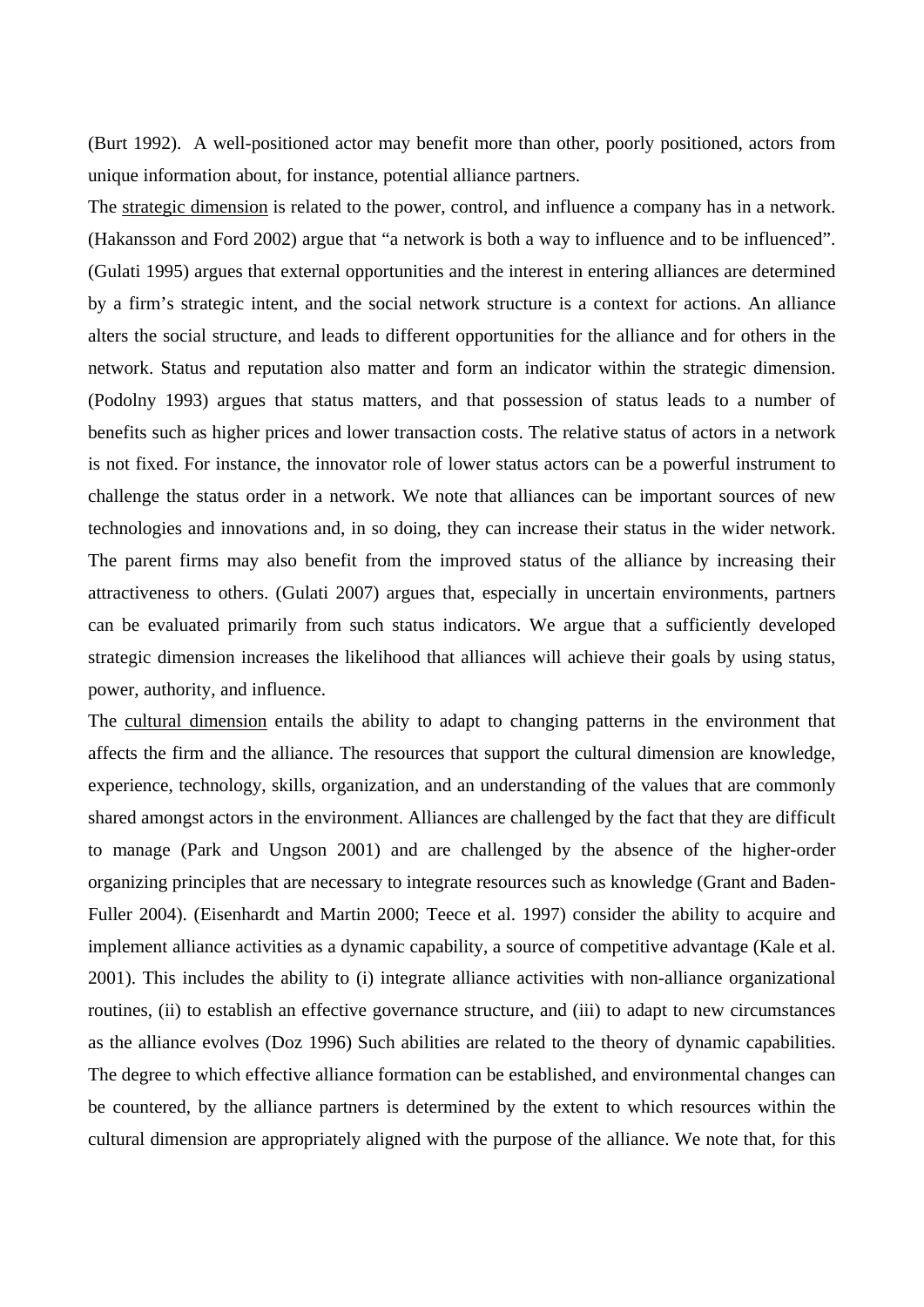to occur, firms need to develop relational capabilities that are based on trust (Larson 1991) and intensifying interaction among members of the alliance that lead to the transfer of learning and know-how across the exchange interface (Kale et al. 2000).

The economic dimension of a firm is related to the degree the firm is capable of optimizing its processes by minimizing spillovers. Alliance partners face the challenge of how to establish an effective, but least costly, governance structure. They have to find the most efficient scale of operations and become better than the competition in terms of spillover rates by improving the efficiency of alliance processes. The concepts of business process reengineering (Hammer 2007) and lean manufacturing (Womack and Jones 1994) are examples of enforcing means to strengthen the economic dimension. Lowering transaction costs to a level that both partners find acceptable, increases the likelihood of a positive alliance outcome (Ring and Van de Ven 1994).

(Parsons 1964) theory suggests that all these dimensions work concurrently and influence each other. For instance, being over-oriented towards process efficiency is likely to hinder the firms in exploring new activities, commonly known as the balancing exploration and exploitation phenomenon (e.g. (Benner and Tushman 2003; He and Wong 2004; Levitt and March 1988). Another example is that if firms fail to explore and maintain contacts within the network, they might lose track of changing values and norms to which they would otherwise adapt.

#### **Four dimensions in alliance evolution**

In the previous section, we illustrated the dynamics of these four dimensions and placed them in the context of alliance formation. However, alliances emerge, grow, and dissolve over time (Ring and Van de Ven 1994) and each stage of the alliance process requires different interventions. Alliance managers should consider that these different episodes in alliance evolution are likely to affect the social, strategic, cultural, and economical dimensions of their alliance. At the beginning of alliance formation, managers should ideally discuss how the governance structure and coordination mechanisms are to be modeled. During this stage, the extent of trust among people determines how effectively resources such as knowledge and experience are transferred. Later, alliance partners will rely more on their governance structure and coordination mechanism if they function as a "quasi organization" that also deals with changing environmental forces. Each episode in an alliance life cycle require re-evaluation and readjustment of the initial conditions (Doz 1996), and these can be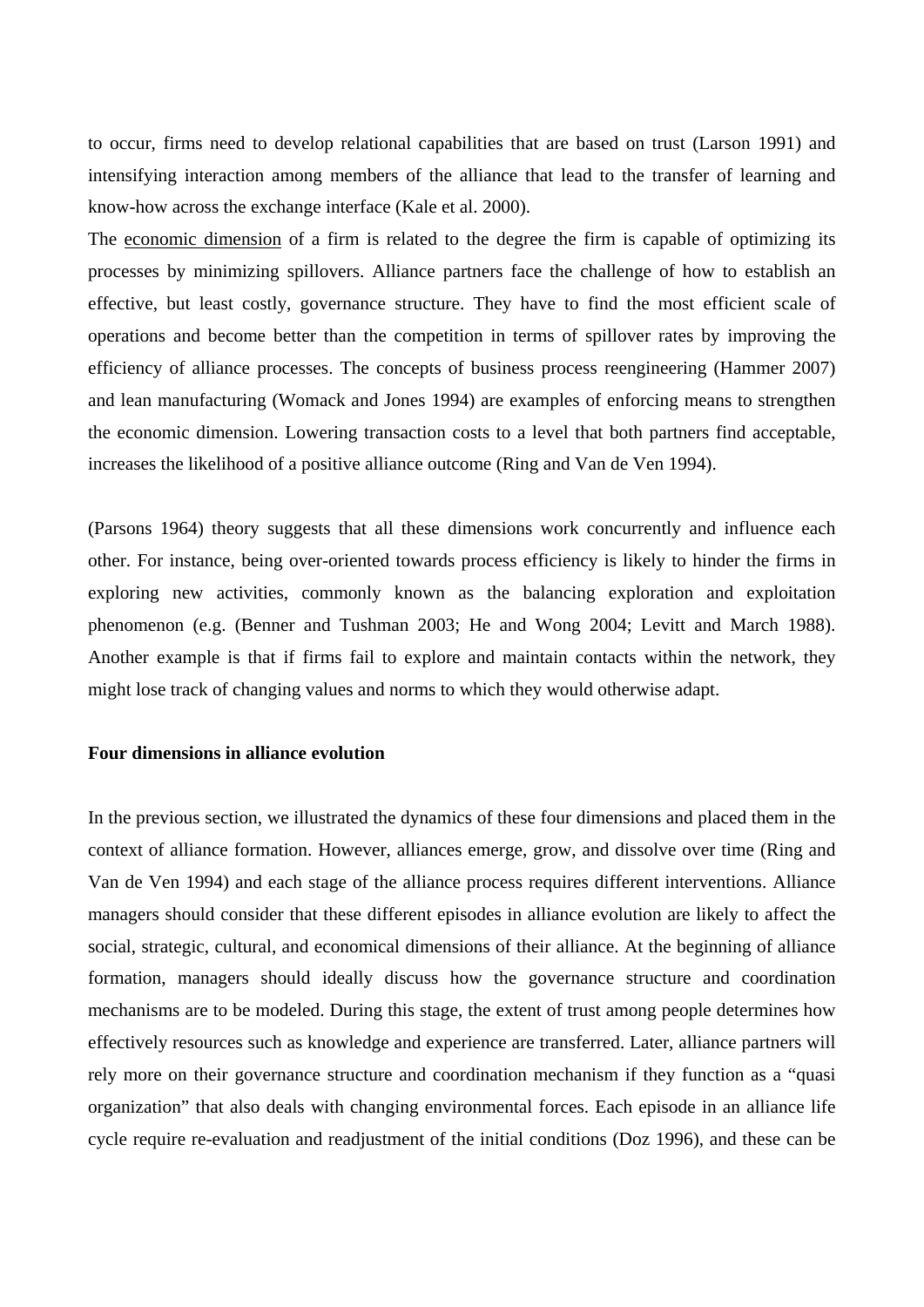reviewed using the four dimensions that we propose. To illustrate this, we propose a model of the four dimensions in a dynamic perspective.



Fig. 1 Two-actor four-dimensional model of strategic alliance evolution (adapted from Groen et al. 2002)

### **Research context**

We applied this four dimensional framework in a case study (Yin 1984) involving a strategic alliance formation between Dutch and US firms whose intent was to enter the commercial aviation industry by offering products and services related to leather seat covers. The purpose of this research is to find answers to the question as to how these dimensions are developed within each firm and how this may influence the outcome of the alliance. The research design, the methods used, and the data collection are discussed in the following sections. Here, we start by introducing the two firms.

The first partner is a 25-year-old privately owned leather tannery based in New York with 130 employees. This company is primarily active in the executive segment of the aviation industry and supplies high-end custom-made leather for seat covers and other interior parts to, for instance, Cessna and Bombardier. The US partner has experience with the corporate and VIP aircraft industry over 20 years and is one of the leading suppliers of high-end products in this industry. This company meets customer requirements for items such as customized leather products delivered in small quantities, in cut and "ready to trim" packages. These items are ready to process into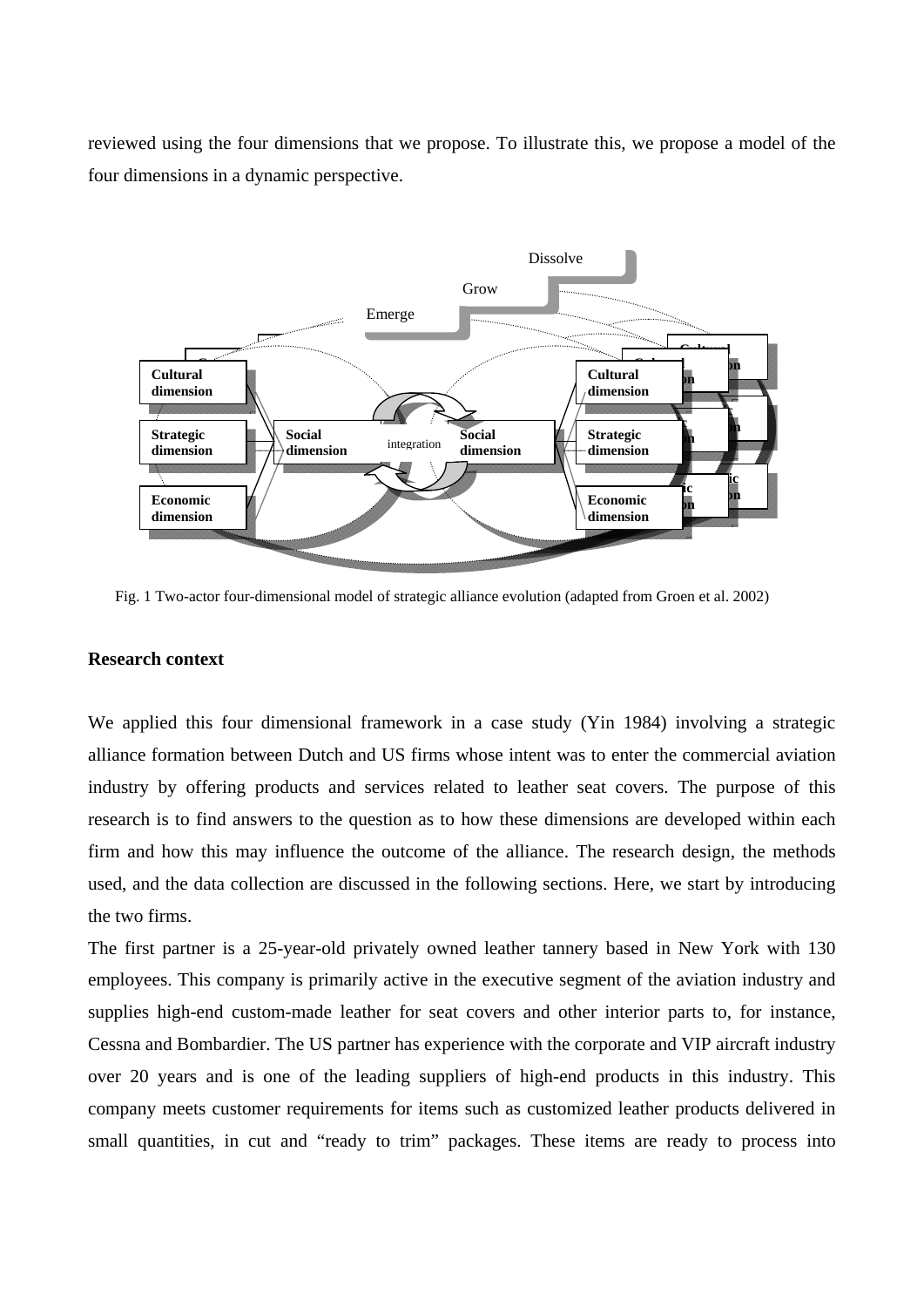executive aviation seat covers and other interior parts. In other areas, such as repairs and after-sales services, this company works closely with downstream business partners. Over the years, this company has gathered experience in establishing close business relationships with others in the industry. They have also received many inquiries from airlines and aircraft seat manufacturers about delivering leather for commercial aircraft but were unable (to fulfill such requests due to the limited production facilities. Delivering to such high volume markets would also immediately jeopardize their valuable activities within the VIP market. As input for their process, they purchase high quality raw bull hide of North West European origin, including from their new alliance partner.

The European partner is a privately owned leather tannery located in the Netherlands that is over 100 years old and employs 150 people. The link between the two firms has existed for 15 years and has become a close customer–supplier relationship. The tannery has a production scale five times that of its US partner's capacity and mainly supplies leather to the West European furniture industry. Business experts consider this company to be a leading supplier of consistent quality leather, produced with state-of-the-art technology in terms of production efficiency and minimizing environmental polluting effects.

The incentive for both firms to enter this alliance was that, in 2005, many signals were indicating that the global commercial aviation industry would grow. Whereas, the Dutch firm lacked any market-based experience in the aviation industry, the US firm, over time, had established a good reputation in the VIP aviation industry which has not dissimilar characteristics to the commercial aviation industry in terms of network structure. However, as mentioned, it did not have the production capacity to enter this new market. Further, customers in the VIP industry value exclusivity and service, such as repair and ex-stock deliveries, whereas the commercial aviation industry values economic, MRO-related (Maintenance, Repair and Operations), and technical values such as minimized cost of operations and regular replacement intervals for seat covers.

In recent years, the Dutch firm had seen a drastic fall in demand for leather from the European furniture market. This was mainly due to changing customer behavior regarding the purchase of home and office furniture. It seemed that these developments were structural and, so, entering a strategic alliance with a partner to share network contacts in a new industry was an attractive option to make up for the downturn they faced in the furniture industry.

The motivation for the US partner to enter this alliance was that they saw an opportunity to exploit business activities in the commercial aviation sector while preserving their own operational base for the VIP aviation market through using the Dutch partner's production facilities to produce the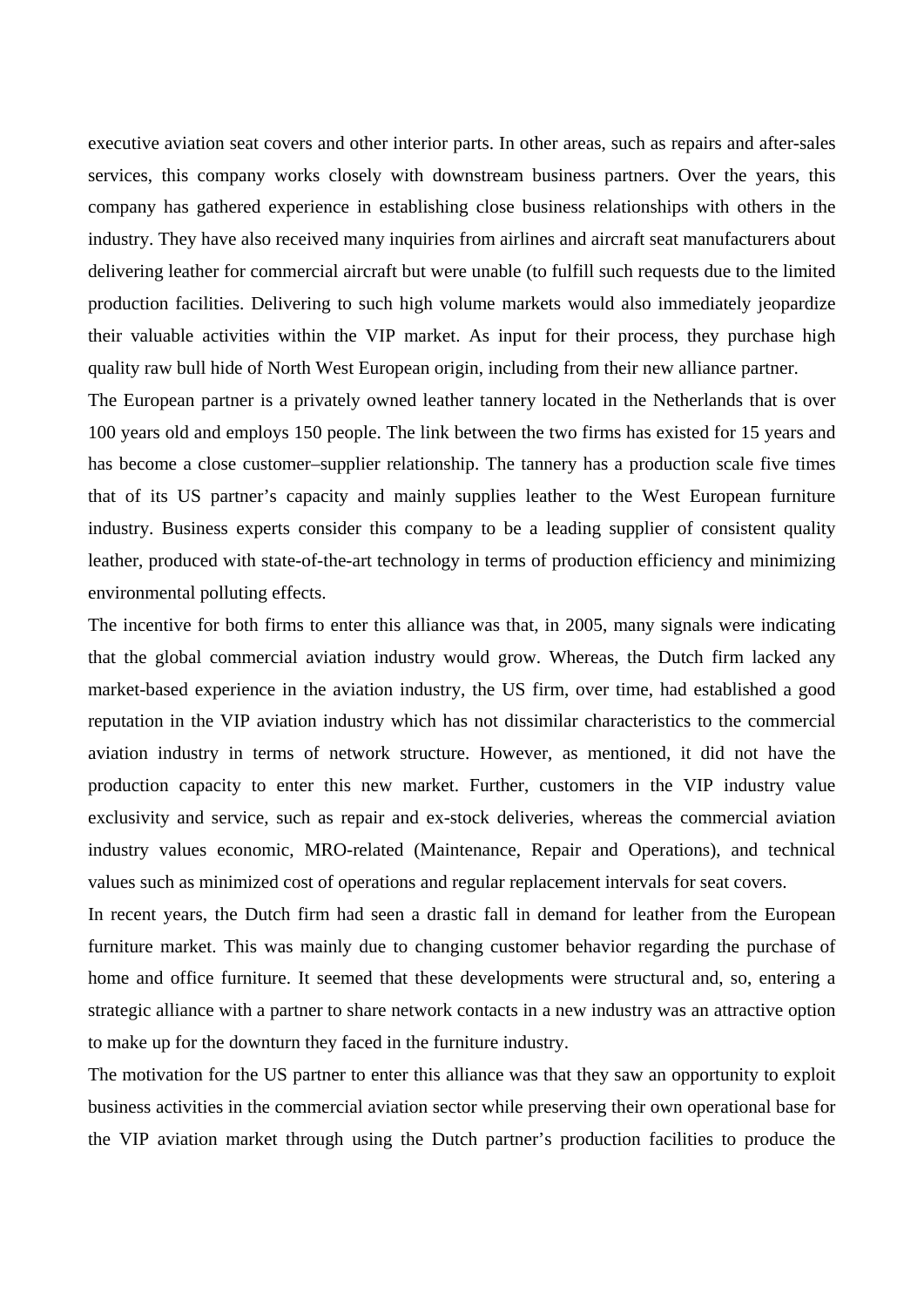goods for the alliance. In their opinion, the Dutch supplier was the best choice for such an activity because of the long-term relationships and trust that had built up over the years. Secondly, their partner had a strategic position in Europe and access to the high quality raw material that is required in the aviation industry. In that sense, both partners had complementary assets to bring to the alliance: the US firm had the network and the know-how to produce aviation-certified leather for seat covers, and the Dutch firm had the production capacity. The partners agreed to divide marketing activities geographically; with the Dutch firm covering the European market, and the US firm the US market and the rest of the world.

# **Formal alliance agreement**

The production methods for furniture and aviation leather are distinctive because aviation leather requires a chemical treatment to enable it to pass several flammability tests. The knowledge of how to make this kind of leather had to be transferred to the Dutch firm. The Dutch partner invested €300,000 in test and production facilities, and this investment will be amortized in the cost price of the leather agreed by both partners. Further, they reached a contractual agreement in which dispute procedures, incentive systems, and cost sharing of market activities were defined. Partners agreed on an alliance form of contract for a period of 10 years.

At the time that our involvement started, the managers that were involved in alliance activities had established an alliance agenda. This agenda consisted of: (a) discussing technology and planning the transfer of know-how on how to make the product (aviation leather); (b) the development of a longterm sales and marketing plan; and (c) a time frame and agreed frequency of visits between the US and the Netherlands.

#### **Research methods and design**

Our case study approach was based on participatory research (Bradbury and Lichtenstein 2000) that allowed us to experience organizational life, to act and to observe within the studied context, and to reflect on what was happening. During our research, we involved the participants in all phases of our design and analyses, and tested whether our ideas were congruent with those of the participants. The lead author was personally involved in the alliance formation process and was able to track the interactions between the alliance members and employees in both organizations. The second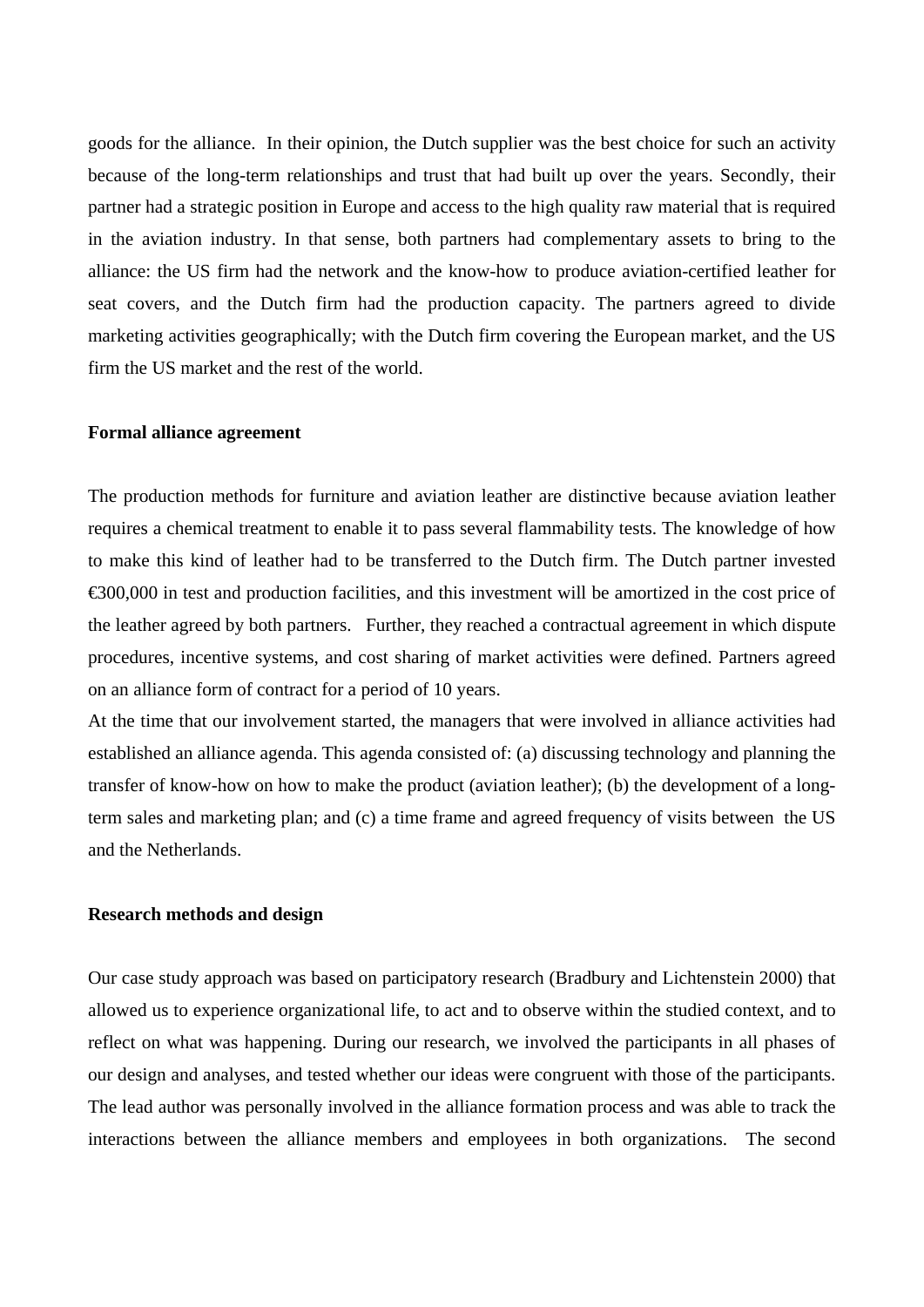author's role was to support the first author by adjusting and refining data collection and with the interpretation of the results to enhance a systematic reflection. Throughout our involvement, which lasted from September 2006 through to January 2007, we were able to discuss several implications of the interactions between members of the alliance organizations and compare these with the initial data that we gathered from questionnaires and workshops. A benefit of this multiple data collection approach was that we could triangulate evidence from our quantitative (questionnaire) and qualitative research (workshops, interviews and observations) (Eisenhardt 1989).

Our research design was developed as follows: we started with a questionnaire that provided us with data we could use to understand the extent to which processes that support these dimensions existed within both organizations. We distributed the questionnaire among the eight management team (MT) members, including the owners of both firms who function as Chief Executive Officers. The other participants within the Dutch firm were the Commercial Manager, the Financial Manager, and an Operational Manager responsible for production-related operations. The other participants at the US firm were the Chief Operational Officer (COO), the Head of the Technical Department, and the Production/Purchase Manager.

Before sending out the questionnaire, we informed the participants about the phenomena that we were studying, expecting this to yield richer and more complete data. The result of this quantitative part of our study served as the point of departure for a workshop discussion in which we could outline the results of the quantitative study and discuss their implications for the continuance of the alliance formation. During our participation, we were also able to interview and talk with employees of both organizations.

In operationalizing the social, strategic, cultural, and economic dimensions, we chose to use scales in the questionnaire that were tied to the processes that are required to achieve the capitals proposed in our theoretical framework. The questionnaire consisted of a number of five- and seven-item scales, three open questions, and a scheme to determine the non-redundancy of the relational network of the two firms. The table below provides an overview of the theories and scales that we used in gathering data.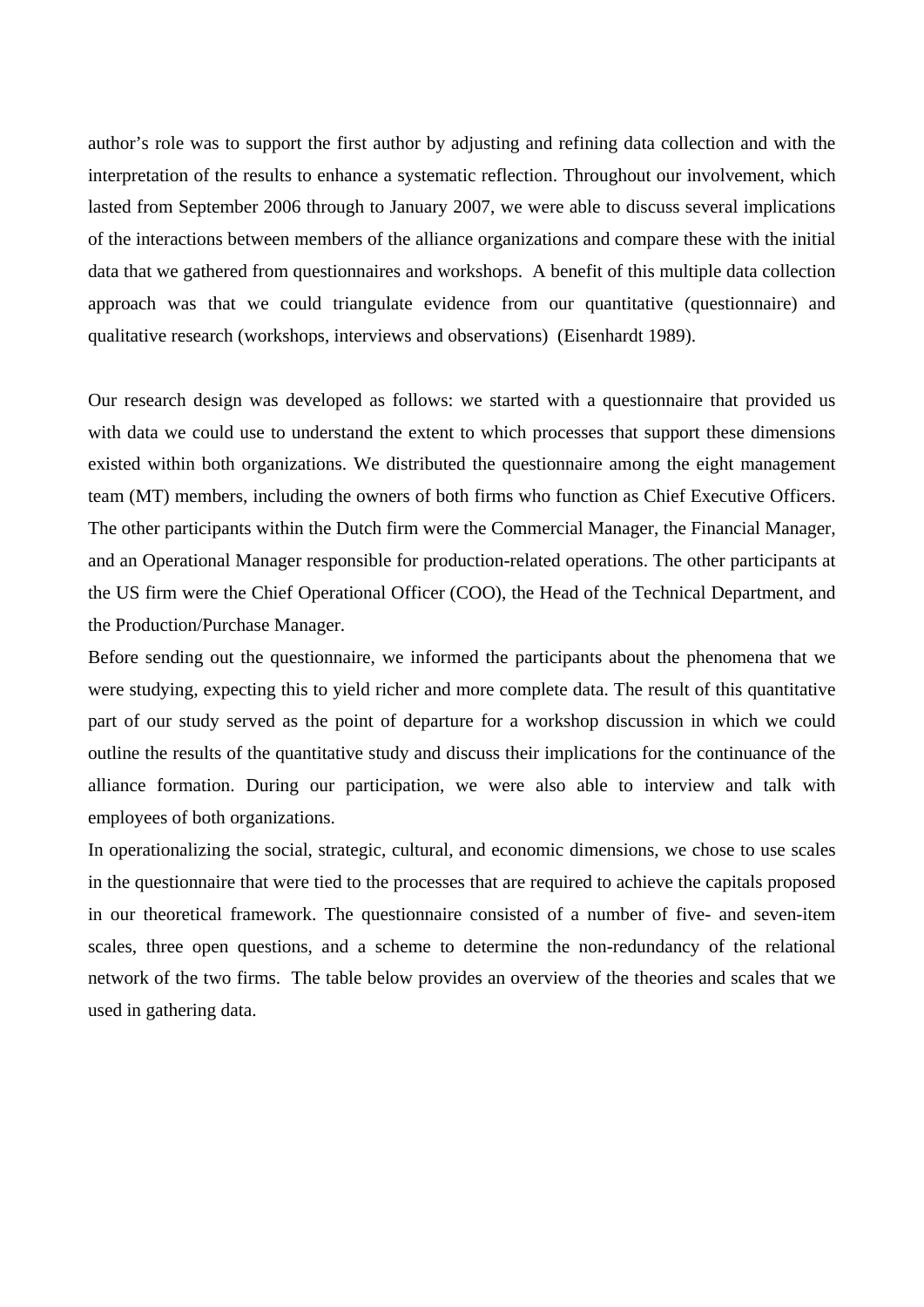| <b>Dimension</b> | <b>Resources</b>                                                            | <b>Indicators</b>                                                                                    | <b>Theoretical basis</b>                                | <b>Question types</b> |
|------------------|-----------------------------------------------------------------------------|------------------------------------------------------------------------------------------------------|---------------------------------------------------------|-----------------------|
| Social           | Contact (multiplex, filling)<br>structural holes, cohesive,<br>centrality). | How many contacts MT<br>members have outside the<br>firm.                                            | Derived from (Burt 1992;<br>McEvily and Marcus<br>2005) | Open questions        |
|                  |                                                                             | The frequency of<br>interaction with members<br>outside the organization<br>(direct ties).           |                                                         | Five-point scale      |
|                  |                                                                             | Non-Redundancy                                                                                       | (McEvily and Marcus<br>2005)                            | Scheme/table          |
| Strategic        | Power, authority,<br>influence, strategic intent                            | Market orientation and<br>moderating environmental<br>effects (no inter-functional<br>coordination). | (Jaworski and Kohli 1993)                               | Five-point scale      |
|                  |                                                                             | Status-based power.                                                                                  | (Derived from (Podolny)<br>1993)                        | Five-point scale      |
| Cultural         | Values, organization,<br>knowledge, skills,                                 | Problem-solving external<br>ties and amount of trust.                                                | (McEvily and Marcus<br>2005)                            | Seven-point scale     |
|                  | experience, technology                                                      | Interfunctional<br>coordination (without<br>environmental moderating<br>effects).                    | (Jaworski and Kohli 1993)                               | Five-point scale      |
| Economic         | Money                                                                       | Balancing exploration/<br>exploitation.                                                              | (He and Wong 2004)                                      | Five-point scale      |
|                  |                                                                             | Presence of process<br>efficiency metrics.                                                           | Derived from (Kaplan and<br>Norton 1992)                | Five-point scale      |

Table 2 Overview of theories that assist in the measurement of resources

# **Data analysis**

We now continue by presenting the data and start with our findings from the quantitative research that involved eight participants. The results of our quantitative study revealed that the two firms differ in the extent to which they claim the processes that we see as supporting the given dimensions are in place. We compared the results from each firm for each dimension to the optimum (that is 100%) and we compared the two firms. The graph below represents the results of this quantitative assessment:



Figure 2. Comparison of the two firms for each dimension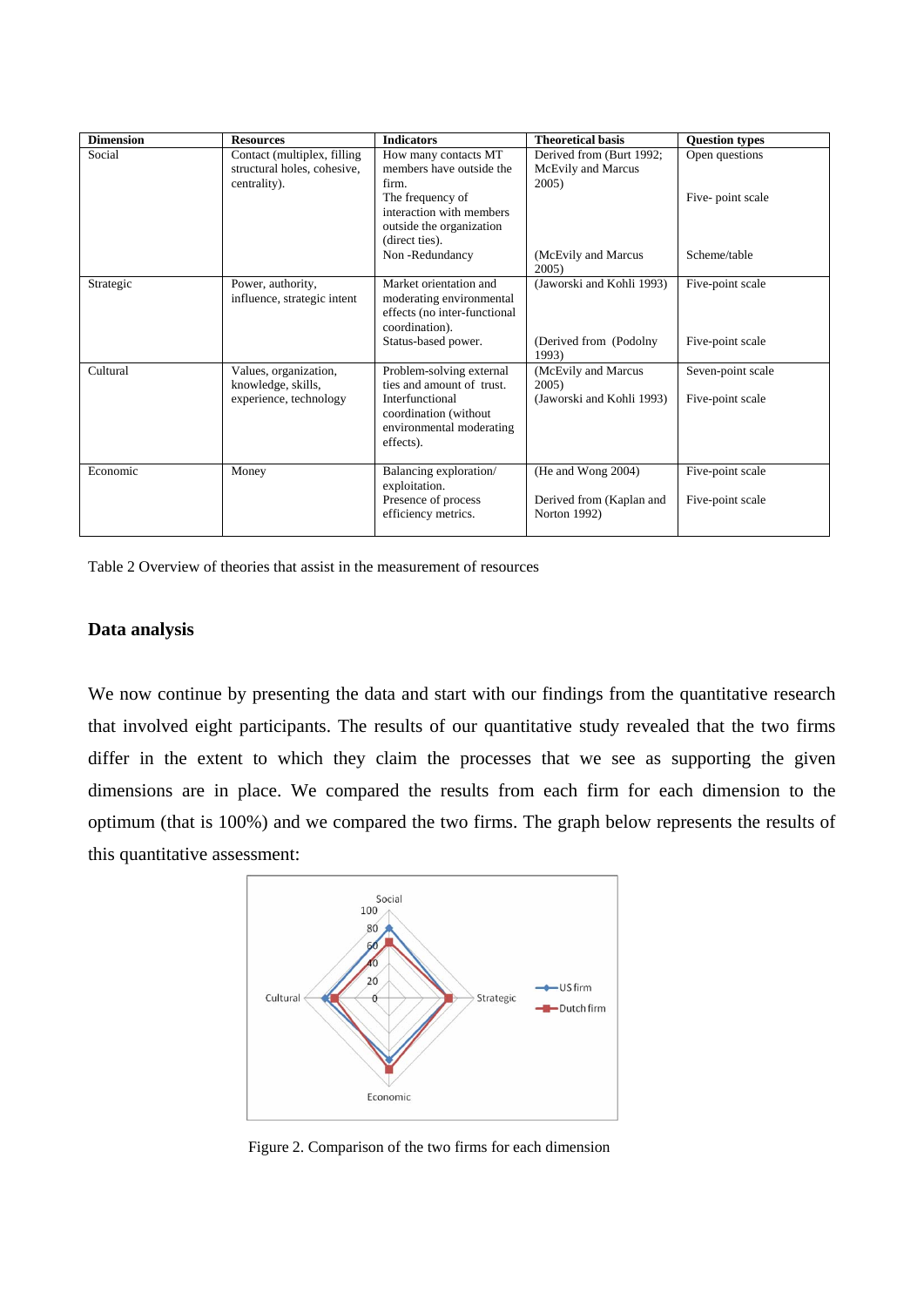Social dimension: the US firm seemed to be more familiar with the effects of having access to network resources, with the Dutch firm being less aware of network resources they could use. The three other open questions on how many contacts each participant maintained beyond the firm with customers, suppliers, and other related business partners, also revealed a difference: all the managers of the US firm maintained approximately the same level of contacts with external parties. The Dutch counterpart had less contact with external parties, and these contacts 'belonged' to the manager responsible for that particular actor group. For instance, only the commercial manager maintained contacts at customer firms, whereas the operational manager would have some contacts at suppliers. We saw a similar uneven pattern with the CEOs of both firms: the CEO of the US firm had over 500 contacts with people within customer organizations, whereas the CEO of the Dutch firm only had about 20 contacts.

Strategic dimension: the results indicated that both partners perceived that they had processes in place that would enable them to use their power and influence in the marketplace.

Cultural dimension: the managers of the US firm indicated that they have processes in place that support their adaptability to new circumstances. Managers of the Dutch firm, on the other hand, saw this dimension as underdeveloped.

Economic dimension: the managers of the US firm indicated that they pay little attention to measuring the efficiency of their processes, whereas managers of the Dutch firm considered this dimension to be well developed within their company.

#### **Workshops**

We held two workshops, first at the Dutch Firm and then with their US partner. At both, the participants were those who had completed the questionnaire. It was agreed that we would disclose individual results from the quantitative part of our research, and this allowed us to discuss the results openly and interact freely, which helped us to understand any discrepancies in the earlier answers. We closed both workshops by asking how the participants interpreted the consequences of our findings for the alliance.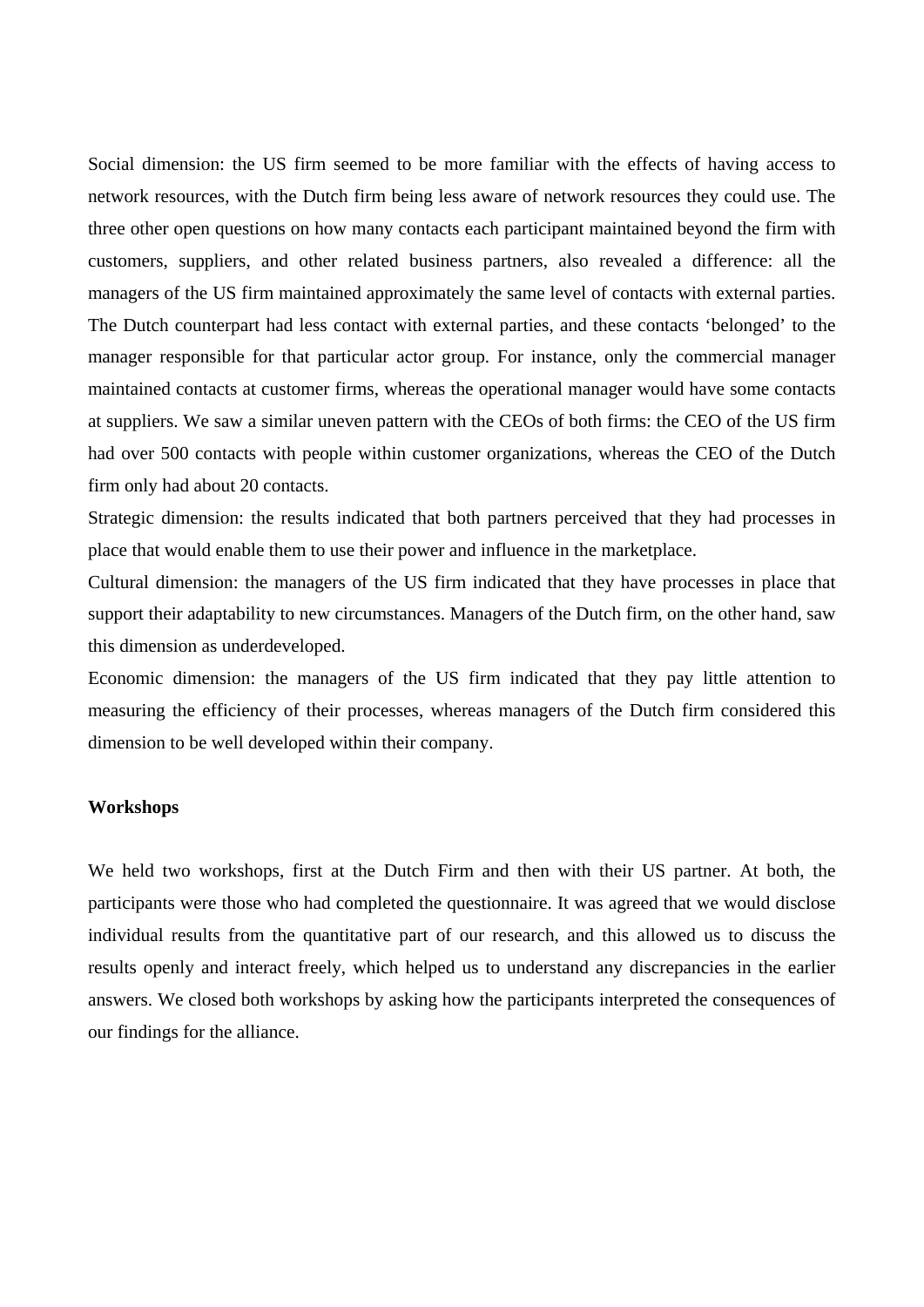|                                     | <b>Dutch Firm</b>                                                                                                                                                                                                                                                                                                                                                                                                                                                                                                                                                                                                                                                                                                                                                                                                                                                                                                                                                                                                                                      | <b>US Firm</b>                                                                                                                                                                                                                                                                                                                                                                                                                                                                                                                                                                                                                                                                                                                                                                                                                                                                                                                                                              |
|-------------------------------------|--------------------------------------------------------------------------------------------------------------------------------------------------------------------------------------------------------------------------------------------------------------------------------------------------------------------------------------------------------------------------------------------------------------------------------------------------------------------------------------------------------------------------------------------------------------------------------------------------------------------------------------------------------------------------------------------------------------------------------------------------------------------------------------------------------------------------------------------------------------------------------------------------------------------------------------------------------------------------------------------------------------------------------------------------------|-----------------------------------------------------------------------------------------------------------------------------------------------------------------------------------------------------------------------------------------------------------------------------------------------------------------------------------------------------------------------------------------------------------------------------------------------------------------------------------------------------------------------------------------------------------------------------------------------------------------------------------------------------------------------------------------------------------------------------------------------------------------------------------------------------------------------------------------------------------------------------------------------------------------------------------------------------------------------------|
| <b>Social dimension</b>             | Network awareness and interest was rather<br>low. Members did not think in terms of<br>network positions. They deal with customers,<br>suppliers, and competitors - and contacts with<br>them are based on departmental responsibility.<br>(e.g. the sales department maintains contacts<br>with customers and the purchase department<br>with suppliers).                                                                                                                                                                                                                                                                                                                                                                                                                                                                                                                                                                                                                                                                                             | Networking is important to them. They encourage<br>employees in different disciplines to have contact<br>with business partners that surround them. The<br>CEO (owner) stated that "he himself knows about<br>50 people at Cessna he can directly contact" They<br>consider themselves as having a central position (as<br>a hub) in the private aircraft interior industry.                                                                                                                                                                                                                                                                                                                                                                                                                                                                                                                                                                                                |
| <b>Strategic dimension</b>          | Their reputation as a solid firm in their home<br>market, with over 100 years of experience,<br>enables them to retain a certain position in the<br>marketplace. Their brand is known to many<br>final customers in the furniture industry and<br>that makes it easier for them in discussions<br>with customers.<br>In the longer run, however, they sense that the<br>benefits of reputation will diminish.                                                                                                                                                                                                                                                                                                                                                                                                                                                                                                                                                                                                                                          | They see themselves in a position where they can<br>exert influence in the market. They are the market<br>leader in the aviation industry and this status puts<br>them in a position where they can achieve their<br>goals. Usually, competitors follow them. However,<br>due to their small-scale operations they cannot exert<br>much buying power over suppliers. However, firms<br>are wiling to supply, and at competitive prices,<br>because they represent a good reference.                                                                                                                                                                                                                                                                                                                                                                                                                                                                                         |
| <b>Cultural dimension</b>           | Customers are the responsibility of the sales<br>department. Each department has it own<br>responsibilities and top management is<br>responsible for orchestrating the different<br>activities. This is necessary to maintain<br>production efficiency and assure consistent<br>quality.<br>There is no incentive or systems installed to<br>share<br>information<br>about<br>customers,<br>competitors, and suppliers.<br>All organization members operate within their<br>given task, and relevant information is<br>transferred top-down. R&D is done inside the<br>firm, and customer or market requirements are<br>coordinated through the sales department. The<br>focus is to do things right first time without<br>spillovers (e.g. time, material)<br>There are no interdisciplinary problem-solving<br>teams. Subordinates are responsible for<br>following progress and acting if something<br>occurs.<br>Organizational changes are implemented top-<br>down but members of the organization can<br>suggest opportunities for improvement. | Sharing relevant information about customers and<br>suppliers is encouraged.<br>They consider themselves as better than their<br>competitors in transforming customer needs into<br>valuable products and services.<br>Proactive behavior is expected. Production people<br>are also involved in design and NPD (New Product<br>Development) within the firm and at customer sites.<br>NPD and the associated new product program have<br>high priorities.<br>Knowledge and best practices about how to solve<br>problems are not documented.<br>They use a CRM (Customer Relation Management<br>system to monitor customer needs and let<br>organization members work and report with this<br>system regarding customer projects and orders.<br>Customer satisfaction is measured instantly, mostly<br>by qualitative information (visits, calls, etc.).<br>They are certified to aviation standards (FAR 145)<br>and maintain systems to update changing<br>requirements. |
| <b>Economic dimension</b>           | The performance of each process<br>$\frac{1}{1}$<br>thoroughly measured by means of an<br>enterprise<br>resources<br>planning<br>system.<br>Managerial reports appear every week and<br>actions for improvement are implemented<br>almost instantly.<br>They know exactly which product groups are<br>contributing to profits and which are not.                                                                                                                                                                                                                                                                                                                                                                                                                                                                                                                                                                                                                                                                                                       | No systems are in place to measure production<br>performance.<br>Members fear inflexibility if they emphasize<br>efficiency.<br>There is no integrated enterprise resource planning<br>system.<br>Product group profit analyses are not made.                                                                                                                                                                                                                                                                                                                                                                                                                                                                                                                                                                                                                                                                                                                               |
| <b>Attitude towards</b><br>alliance | They are convinced that the organization can<br>absorb and integrate alliance activities with<br>existing systems. After all, their partner is also<br>a strategic customer and they have not had<br>many problems in the past.<br>They were hopeful that the market demand<br>forecast given by their partner was realistic<br>and that their investment would pay off.                                                                                                                                                                                                                                                                                                                                                                                                                                                                                                                                                                                                                                                                               | They had noticed that their Dutch partner had a<br>strong profit orientation and was rather impatient.<br>Over the years they had been able to establish a<br>trustworthy relationship and this was seen as a good<br>basis to discuss disputes which they expected to<br>arise during alliance formation.<br>So far, discussing alliance concerns had gone well.<br>However, they had seen that their Dutch partner had<br>difficulties in enacting agreements in their<br>organization.                                                                                                                                                                                                                                                                                                                                                                                                                                                                                   |

Table 3 Key points found during the two workshops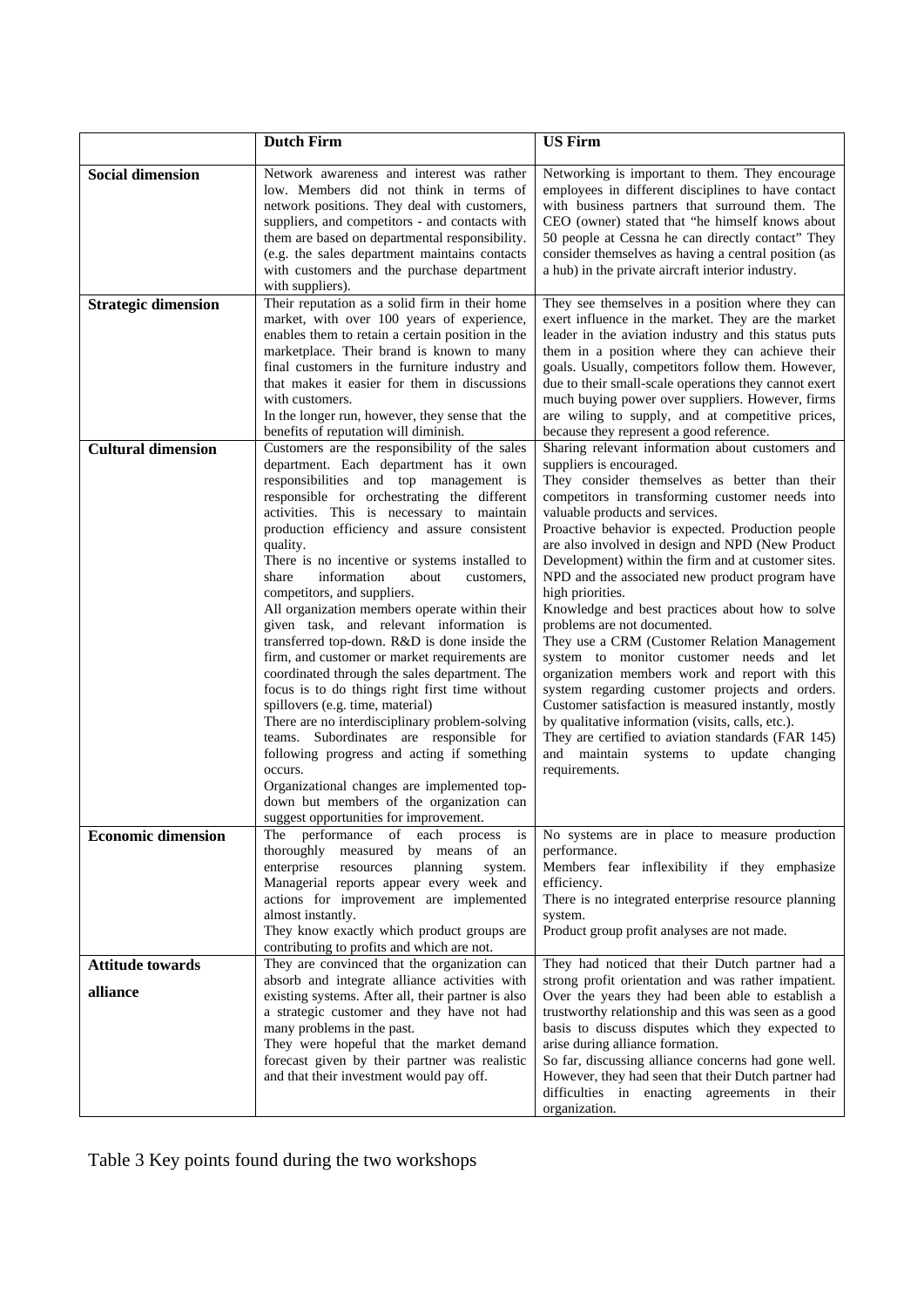The overall conclusion that we draw is that the discussions we held reflected the initial findings from the quantitative part of this case study. Members of the Dutch organization sensed that their emphasis is on measuring process efficiency. The motto of the owner is "time is money", and this spirit is carried throughout his organization. However, managers believe that their position and reputation in the market is over-dependant on historical values. The commercial manager stated that "such values cannot be taken for granted in the near future, especially if we enter markets in which they have never heard of us". The focus should be, he continued, "that we are able to develop high quality products that exactly meet customer requirements but, so far, research and development (R&D) has not been very successful in this". This is something that concerned all the management members, they were wondering if tighter control and gauging R&D results would be appropriate to force new product development. Here, we see something that characterized this organization: a functionalistic approach to responsibilities and a minimum of informal horizontal integration between departments. All employees know clearly the tasks that they are responsible for. Each task has performance indicators and these are evaluated carefully and adjusted if necessary. The same approach is applied towards customers who are clearly the responsibility of the commercial department. Sales takes the lead in sensing customer needs and transfers any needed adjustments to products and services, including new product development, in the organization. It was not common practice to introduce product developers to customers. This is consistent with the findings from our quantitative study where the social and cultural dimensions were found to be somewhat underdeveloped.

After reflecting on the results of the questionnaire, we discussed the implications for the ongoing alliance formation. Managers at the Dutch company stated that managing the alliance is primarily the responsibility of the sales department, and the way the organization perceives its partner (the US firm), is similar to how they treat strategic customers. Major differences in interaction patterns are not really expected. They thought that operational issues with respect to how to produce and test aviation leather can be resolved by operational employees working with existing quality processes and procedures (according to the ISO 9001 handbook). In essence, this was how the managers thought this alliance should be managed: with few deviations and interventions, and organized within existing organizational systems. However, after two months, much effort, and several visits by managers of the US firm, they still had not succeeded in developing a product that met the necessary standards (it failed the FAR flammability test, the functional quality test, and the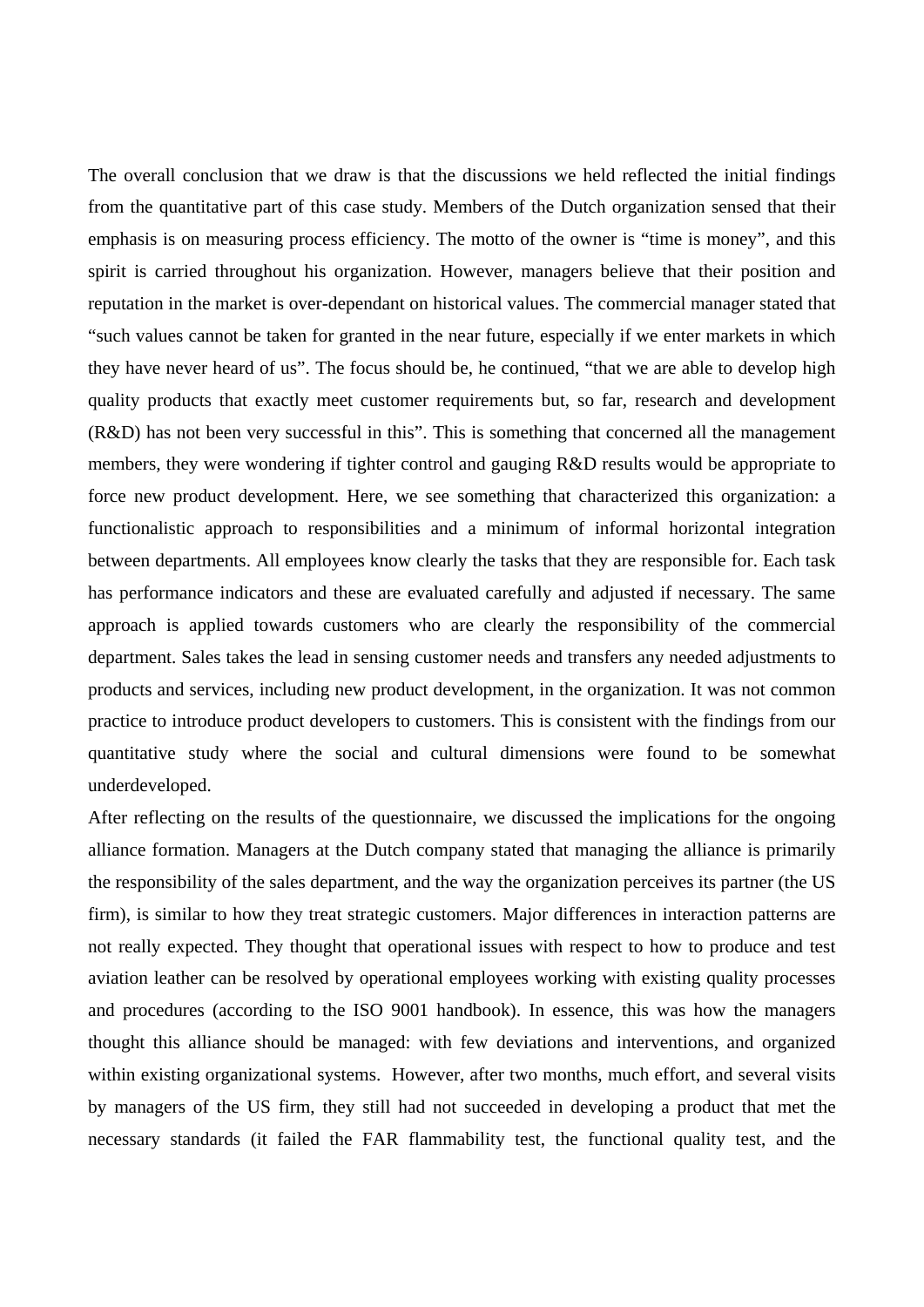appearance was unsatisfactory). Consequently, MT members decided to send two product developers to the US for two weeks training in production and testing. This approach of intensive knowledge transfer and learning by doing was fruitful: a few weeks later, the alliance was ready to take its first orders. The first order came from Hungarian Airlines (MALEV) and was acquired by the Dutch firm and, shortly later, the US firm acquired their first orders from the US market (ZOOM, JETBLUE). For the Dutch firm, these events were helpful in justifying their decision to enter an alliance in the aviation industry, and their employees become enthusiastic about the whole idea. However, we concluded at that time that possible structural impediments to successful alliance formation were waiting to be encountered. These impediments reside in: (a) the management perception of what a strategic alliance means to them (seeing it as basically no more than a strategic customer); (b) lack of effective learning from the alliance partner about the type of customers they are about to directly serve in Europe; and (c) the functionalistic approach to responsibilities and tasks that hampered the flow of information within the organization.

Within the US firm, we observed that flexibility is their most valuable asset in sustaining competitive advantage. Quickly reacting to changing individual customer demands is almost a daily event. If problems occur, employees automatically seek solutions. The production manager stated that he was aware that they lack performance measurement systems for key processes, but, on the other hand, "that [these] might also constrain us in doing the things as we do it today and diminish the options that we have for tomorrow's products". There are no job descriptions, and most knowledge is tacit. People know what to do and are trained to perform various tasks in the production process where necessary.

During our visits, we observed many customers, partners, and suppliers visiting throughout the day. This, someone told us, is "common in our firm because we like to be in touch and know what is going on out there".

Their opinion about the progress of the alliance is colored by their belief that their partner is one of the world's state-of-the-art tanneries. They are enthusiastic about their quality and delivery times of the raw material. What they had not really considered was that, over the years, they had only had contact with the commercial manager. Even if a delivery was rejected, the sales manager evaluated the situation and discussed measures and corrective actions, and ultimately took care of the commercial issues. This type of interface is not really typical for them but they did not expect, provided the aviation leather quality is at the same level as the Dutch firm's raw material, any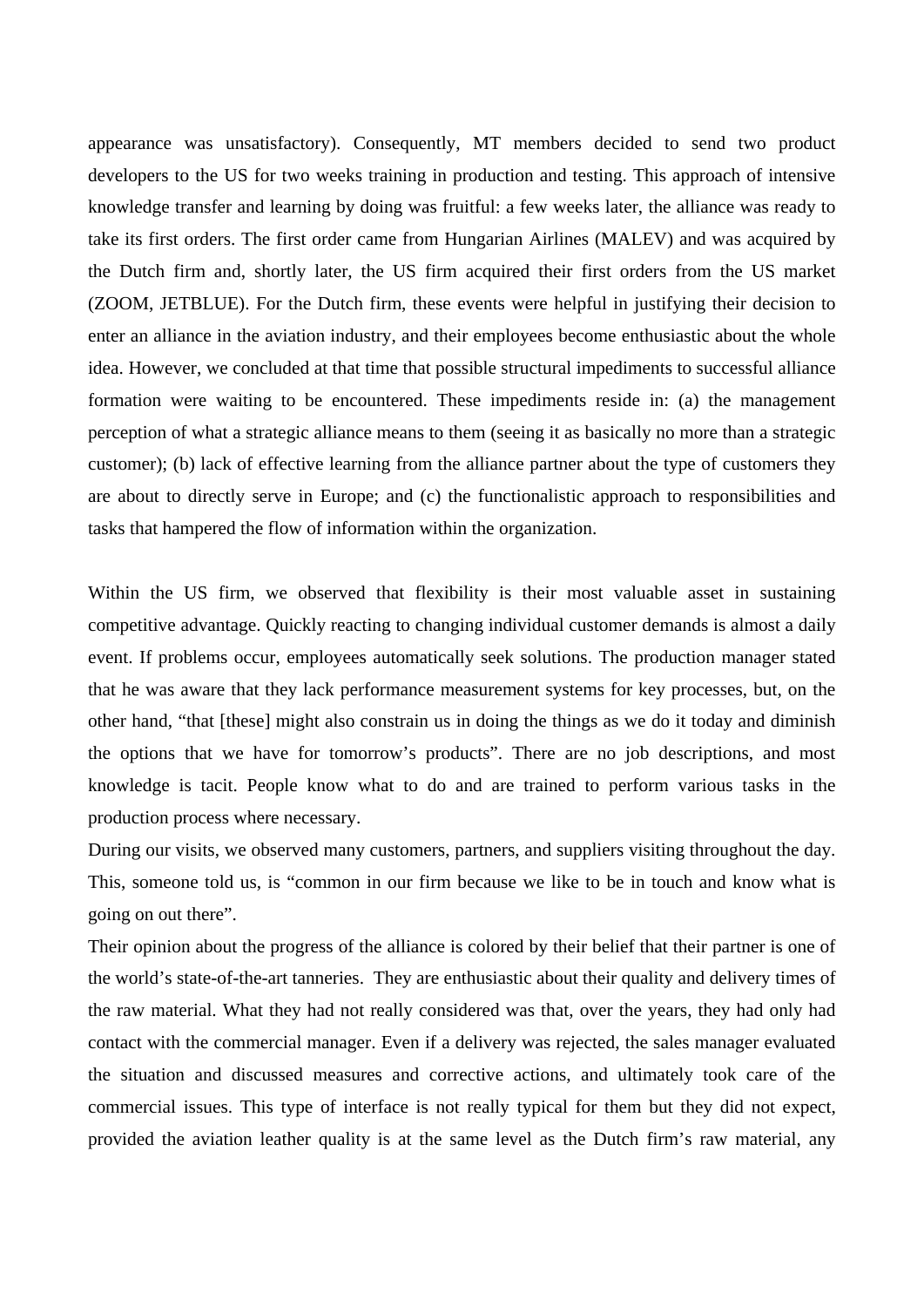serious problems. Later, managers at the US firm became somewhat frustrated at the underperformance of the Dutch firm in producing aviation-quality leather. They told us that they had even produced a handbook on processes to produce aviation leather, and how to use test equipment, and handed this over directly after contract signing to their alliance partner. After a few months of failed attempts, they were pleased to see that the Dutch firm had finally decided to send some people over to them for training. However, at the same time, they felt somewhat concerned by the fact that the management of the Dutch organization were not able to recognize or react to these problems earlier.

### **Discussion and conclusion**

The workshops and interviews provided us with more insightful subjective data that we could then compare with our initial quantitative results. We think that the subjective data is consistent with our earlier findings. Derived from these findings, we advised the participants from the Dutch firm to address some aspects of this alliance on their managerial agenda. Our first observation here was the trouble the US firm encountered in transferring their knowledge to the Dutch firm. Despite their good intentions, the Dutch firm did not succeed in transforming the delivered knowledge (represented in the handbook and exchanged during management visits) into new product development procedures that led to the production of the required quality product. Here, we refer to (Kale et al. 2000) who argue that "especially the acquisition of difficult-to-codify competencies [which leather production is by definition], is best achieved through wide-ranging, continuous and intense contact between individual members of the alliance partners". We have seen that, after the visit of Dutch product developers to the US firm, things looked better. Shortly after that, the first step in the right direction was achieved. We also note that the trust that had been established over years, and the relational capital that has been built upon that trust, did not really help this process. The Dutch organization simply wasn't prepared to benefit from knowledge-sharing or learning routines (Dyer and Singh 1998). Learning ability and relational capability reside in the cultural dimension of our framework. The underdevelopment of this dimension is probably a result of the fact that this organization thrived for many years on its good reputation (and were focused on the strategic dimension) in its home markets, and being successful seemed natural to this firm. When the furniture industry declined, instead of concentrating on new business areas by using the social dimension to attract network resources, they started to focus on process optimization (economic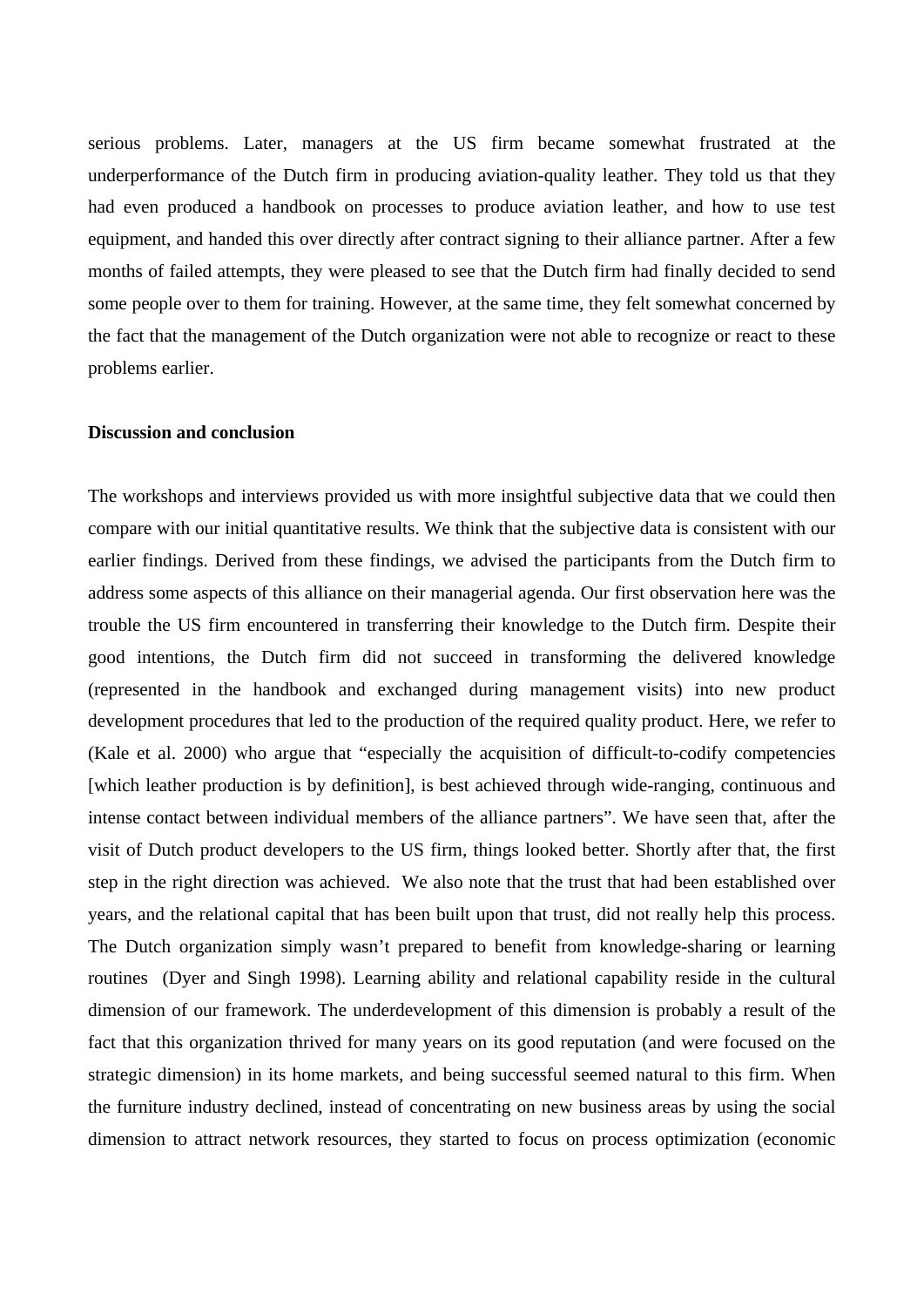dimension). Organizational resources, including the processes that explore new activities, easily become absorbed in rigorous process optimization programs and suddenly they become trapped in a chicken-and-egg situation (Benner and Tushman 2003).

As a probable consequence of this phenomenon, we saw how the Dutch managers felt that the alliance should be managed within existing organizational systems and procedures. We advised them to create a management structure that includes the alliance function and build an alliance team to acquire alliance capabilities. see also (Kale et al. 2001). Furthermore, we suggested they encourage the involvement of other alliance involved organizational members in the alliance interface and stimulate learning and information sharing. Intensifying such relationships will likely lead to better problem and conflict solving and that may benefit the performance of this alliance (Kale et al. 2000; McEvily and Marcus 2005) However, in this case we see more structural problems that are firms specific and resides within the Dutch firm that may require strong management attention. That is why we were mainly concerned with the cultural dimension of this alliance and the impediments that required adequate management attention. Nevertheless, with this case study, we hoped that we presented more insights in how differential firm specific resources that resides within the social, strategic, cultural and economic dimension determine alliance performance.

Answering the question of how equity and efficiency (Ring and Van de Ven 1994) can be achieved in a inter firm relationship is not easy and depend on a different exogenous and endogenous variables. Therefore, we argue that at least a thorough understanding of the various organizational processes and environmental influences is necessary.

Our research agenda is now focused on assembling the additional empirical data and further theory refinement that are necessary to better understand the processes that support a positive alliance outcome. Therefore, we need to conduct more case studies, involving different types of alliances in different industries, and study over a longer period, for example by carrying out longitudinal crosscase analyses. Despite this long way to go, by presenting this article, we hope to contribute to the theoretical and practical field of alliance assessment.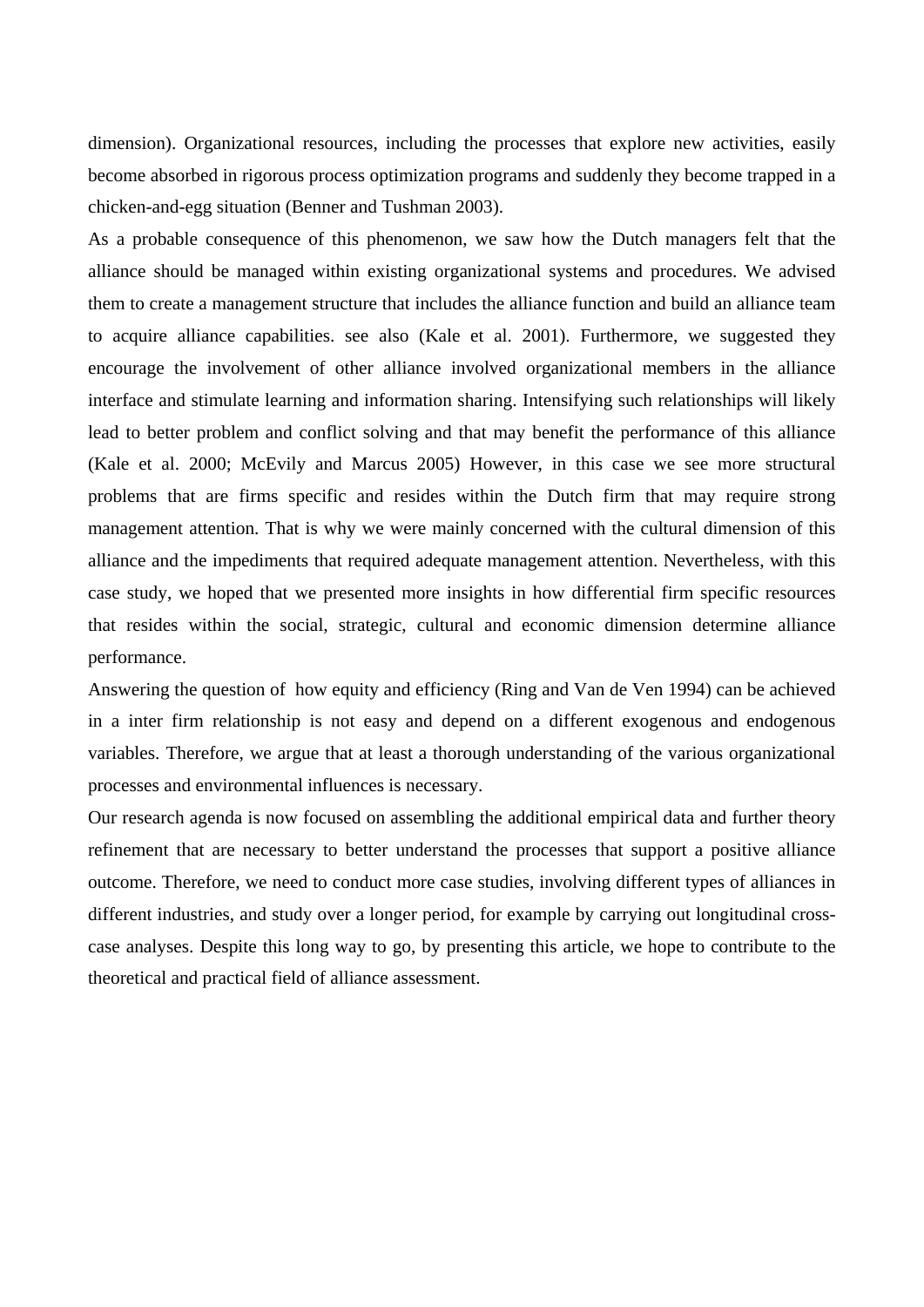# References:

Anderson, J. C., H. Hakansson, and J. Johanson (1994), "Dyadic Business Relationships within a Business Network Context " Journal of Marketing, 58 (4), 1-15.

Arino, A. and J. de la Torre (1998), "Learning from failure: Towards an evolutionary model of collaborative ventures," Organization Science, 9 (3), 306-25.

Benner, M. J. and M. L. Tushman (2003), "Exploitation, exploration, and process management: The productivity dilemma revisited," Academy of Management Review, 28 (2), 238-56.

Bradbury, H. and B. M. B. Lichtenstein (2000), "Relationality in organizational research: Exploring the space between," Organization Science, 11 (5), 551-64.

Brush, C. G., P. G. Greene, and M. M. Hart (2001), "From initial idea to unique advantage: The entrepreneurial challenge of constructing a resource base," Academy of Management Executive, 15 (1), 64-78.

Burt, R. (1992), "Structural Holes: The Social Structure of Competition," Harvard University Press, Cambridge, MA.

Doz, Y. L. (1996), "The evolution of cooperation in strategic alliances: Initial conditions or learning processes?" Strategic Management Journal, 17, 55-83.

Dyer, J. H. and H. Singh (1998), "The relational view: Cooperative strategy and sources of interorganizational competitive advantage."

Eisenhardt (1989), "Building Theories from Case-Study research " Academy of Management Review, 14 (4), 532-50.

Eisenhardt and Martin (2000), "Dynamic Capabilities: What Are They?," Strategic Management Journal, 21 (10/11), 1105-21.

Grant, R. M. and C. Baden-Fuller (2004), "A knowledge accessing theory of strategic alliances," Journal of Management Studies, 41 (1), 61-84.

Groen, A (2005), "Knowledge Intensive Entrepreneurship in Networks: Towards a Multie-Level/Multi Dimensional Approach," Journal of Enterprising Culture, 13 (No. 1 (March 2005)), 69- 88.

Groen, A, P de Weerd Nederhof, and I Kerssens-van Drongelen (2002), "Creating and Justifying Research and Development Value: Scope, Scale, Skill and Social Networking of R&D," Creatifity and Innovation Mangement, 11(March).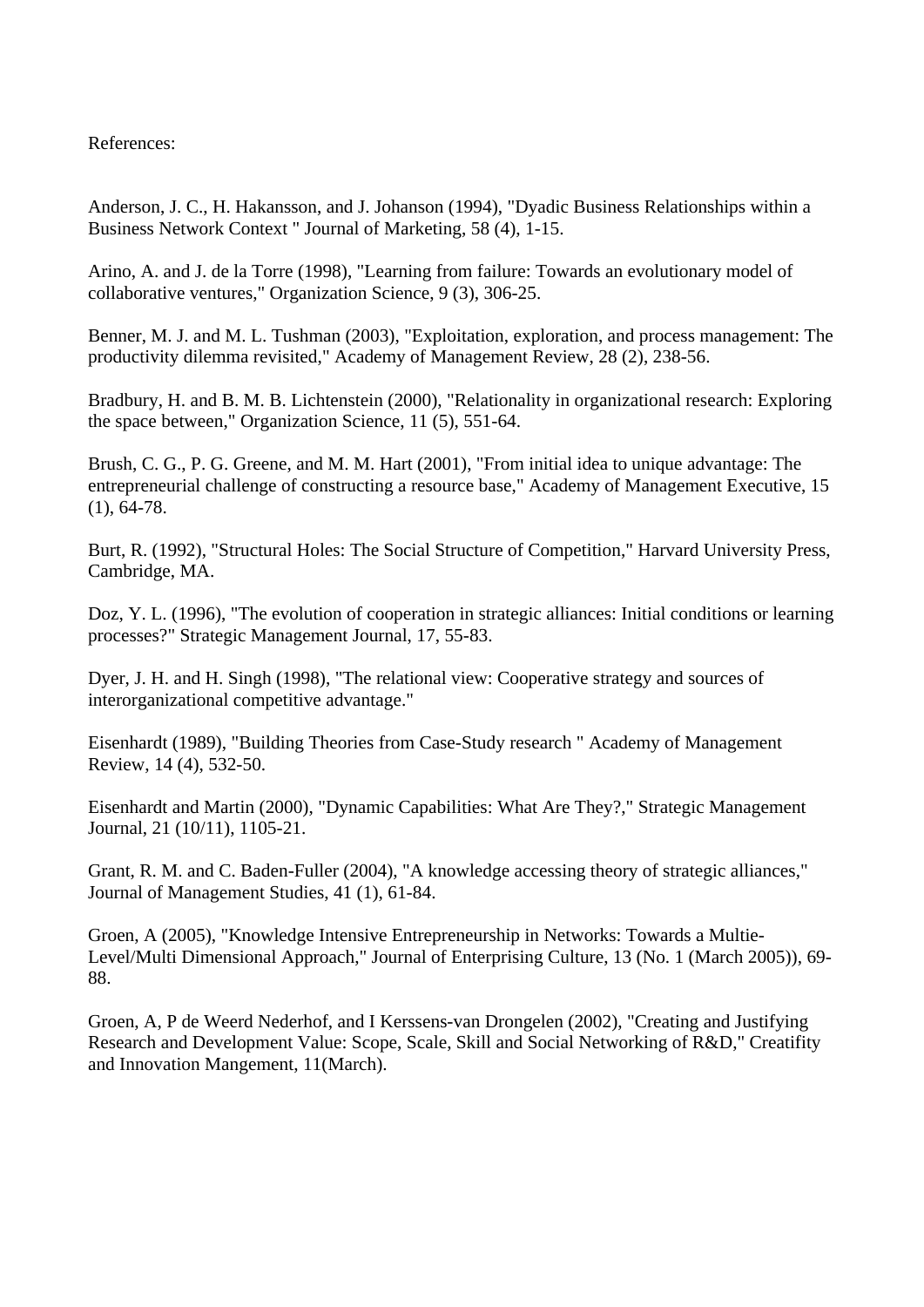Gulati, R (1995), "Social structure and alliance formation patterns: A longitudinal analysis," Administrative Science Quarterly, 40 (4), 619-52.

----- (1998), "Alliances and networks," Strategic Management Journal, 19 (4), 293-317.

----- (1999), "Network location and learning: The influence of network resources and firm capabilities on alliance formation," Strategic Management Journal, 20 (5), 397-420.

----- (2007), "Managing Network Resources," Oxford University Press.

Gulati, R and H Singh (1998), "The Architecture of Cooperation: Managing Coordination Costs and Appropriation Concerns in Strategic Alliances," Administrative Science Quarterly, 43 (4), 781-814.

Hakansson, H. and D. Ford (2002), "How should companies interact in business networks?" Journal of Business Research, 55 (2), 133-39.

Hammer, M. (2007), "The process audit," Harvard Business Review, 85 (4)

He, Z. L. and P. K. Wong (2004), "Exploration vs. exploitation: An empirical test of the ambidexterity hypothesis," Organization Science, 15 (4), 481-94.

Jaworski, B. J. and A. K. Kohli (1993), "Market Orientation - Antecendents and Consequences " Journal of Marketing, 57 (3), 53-70.

Kale, Jeffrey Dyer, and Harbir Singh (2001), "Value creation and success in strategic alliances:: alliancing skills and the role of alliance structure and systems," European Management Journal, 19 (5), 463-71.

Kale, H. Singh, and H. Perlmutter (2000), "Learning and protection of proprietary assets in strategic alliances: Building relational capital," Strategic Management Journal, 21 (3), 217-37.

Kaplan, R. S. and D. P. Norton (1992), "The Balanced Scorecard - Measures that drive Performance " Harvard Business Review, 70 (1), 71-79.

Koza, M. P. and A. Y. Lewin (1999), "The coevolution of network alliances: A longitudinal analysis of an international professional service network," Organization Science, 10 (5), 638-53.

Larson, A. (1991), "Partner Networks - Leveraging External Ties to Improve Entrepreneurial Performance," Journal of Business Venturing, 6 (3), 173-88.

Levitt, B. and J. G. March (1988), "Organizational Learning," Annual Review of Sociology, 14, 319-40.

McEvily, B. and A. Marcus (2005), "Embedded ties and the acquisition of competitive capabilities," Strategic Management Journal, 26 (11), 1033-55.

Nelson, R. R. and S. G. Winter (2002), "Evolutionary theorizing in economics," Journal of Economic Perspectives, 16 (2), 23-46.